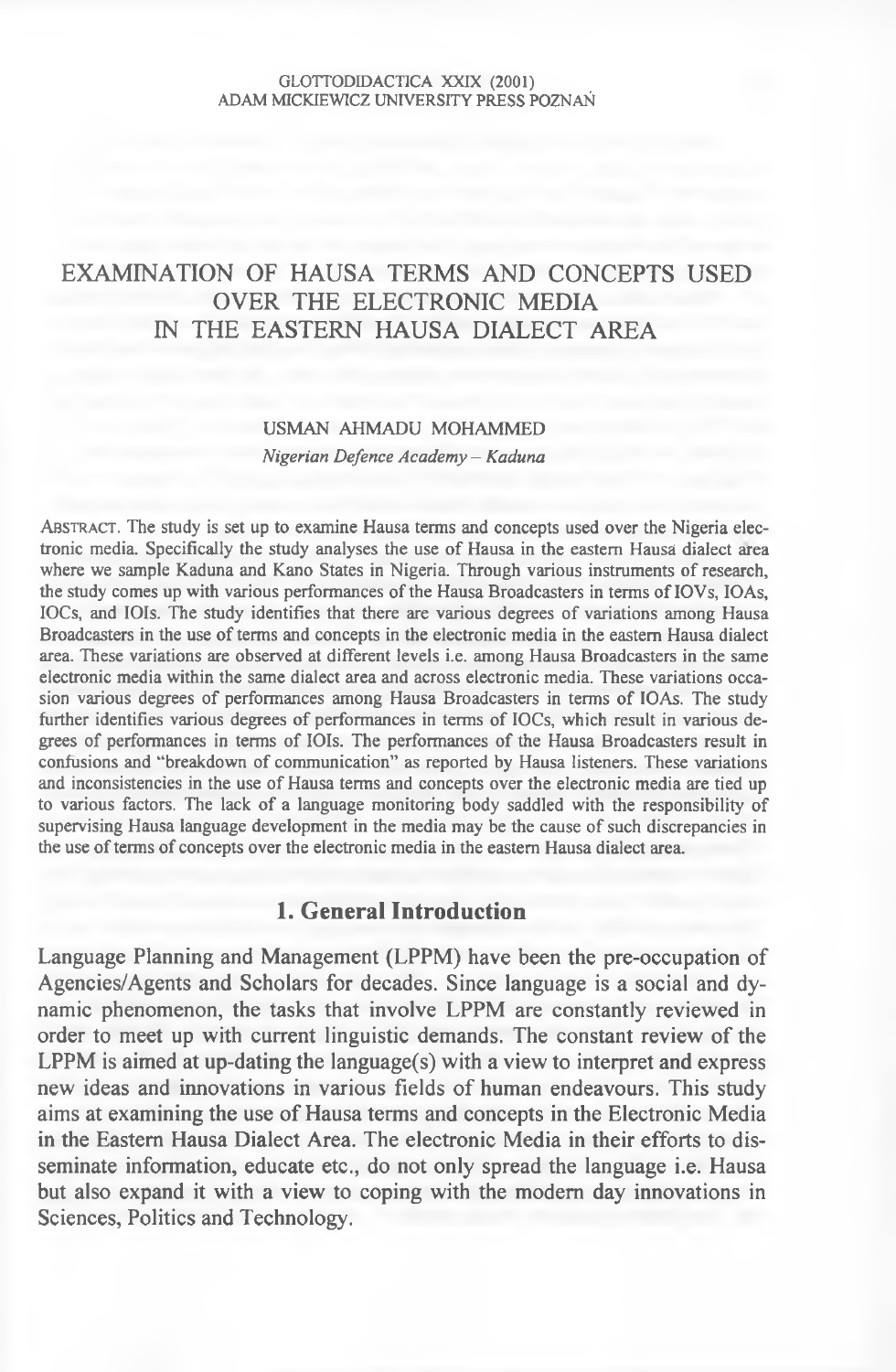Hausa is one of the major Nigerian languages, which has received significant attention from various Agencies/Boards, Agents and Scholars within and outside the Country i.e. Nigeria. The polito-administrative development of Nigeria, which occasioned the proliferation of Media establishments (mostly operating without a central language Committee or Board or Data Bank), has resulted in allegations of disorderly use of Hausa over the electronic Media.

Nigeria was a British colonial administrative structure, which was realized in 1914 by the amalgamation of the then two Protectorates - Northern and Southern into a single political entity. In 1946, three (3) Regions were created. Later in 1963, another Region was added and in 1967, the then four (4) Regions were divided into twelve (12) States. The number of States rose to nineteen (19) in 1976, to twenty-one  $(21)$  in 1987 and to thirty  $(30)$  in 1991. Few years later in 1996, six (6) States were created increasing the number of States to thirty-six (36). Out of these States, nineteen (19) including Abuja (The Federal Capital Territory) have Federal and/or State owned Radio and/or Television station(s), which broadcast News and/or feature programmes in Hausa.

Hausa is the language predominantly spoken by millions of people in Northern Nigeria and the other Countries in West African Sub-region neighbouring Country i.e. Niger Republic. Hausa speakers are also numerous in the Diaspora in Countries along the former Trans-Saharan Trade route and the Pilgrimage route. The Hausa were known to be essentially traders and religious adventurers who used to travel to Mecca for pilgrimage on foot. They settled on their way to and/or from Mecca in Countries like Cameroon, Chad, Sudan, and Libya etc. One interesting fact about the Hausa is the degree of Language Maintenance and Loyalty that made them (the Hausa) to retain not only their language but also their culture in the Diaspora where they formed communities in places referred to as *Zango* (temporary settlement) or *Unguwar Hausawa* (Hausa ward). These Hausa communities are also found in the Southern part of Nigeria, especially in urban centres in places called *Sabon gari* or simply *Sabo* which means "new settlement". The same appellation is found in Cameroon and Chad in a corrupted form *sabangali* or *sabon gari* for the Hausa settlements. In all these communities within or outside Nigeria, the language i.e. Hausa is used as "Communal or Home language". They (the Hausa) frequently keep up with the Hausa programmes in BBC (Hausa service), Radio *Deutsche Welle* (Germany), VOA (Voice of America) and Radio Nigeria Kaduna in Nigeria, which has relatively wider signal range. The multitude of electronic Media establishments that use Hausa for News and feature programmes, indicates the fact that Hausa is not only relied upon for personal communicative needs but also as means for acquiring information. These reasons necessitate the use of Hausa over the electronic Media in Nigeria and abroad. Those who depend on Hausa for communicative and educative purposes include Native Speakers as well as the Non-Native Speakers whose number is on the increase for the past decades.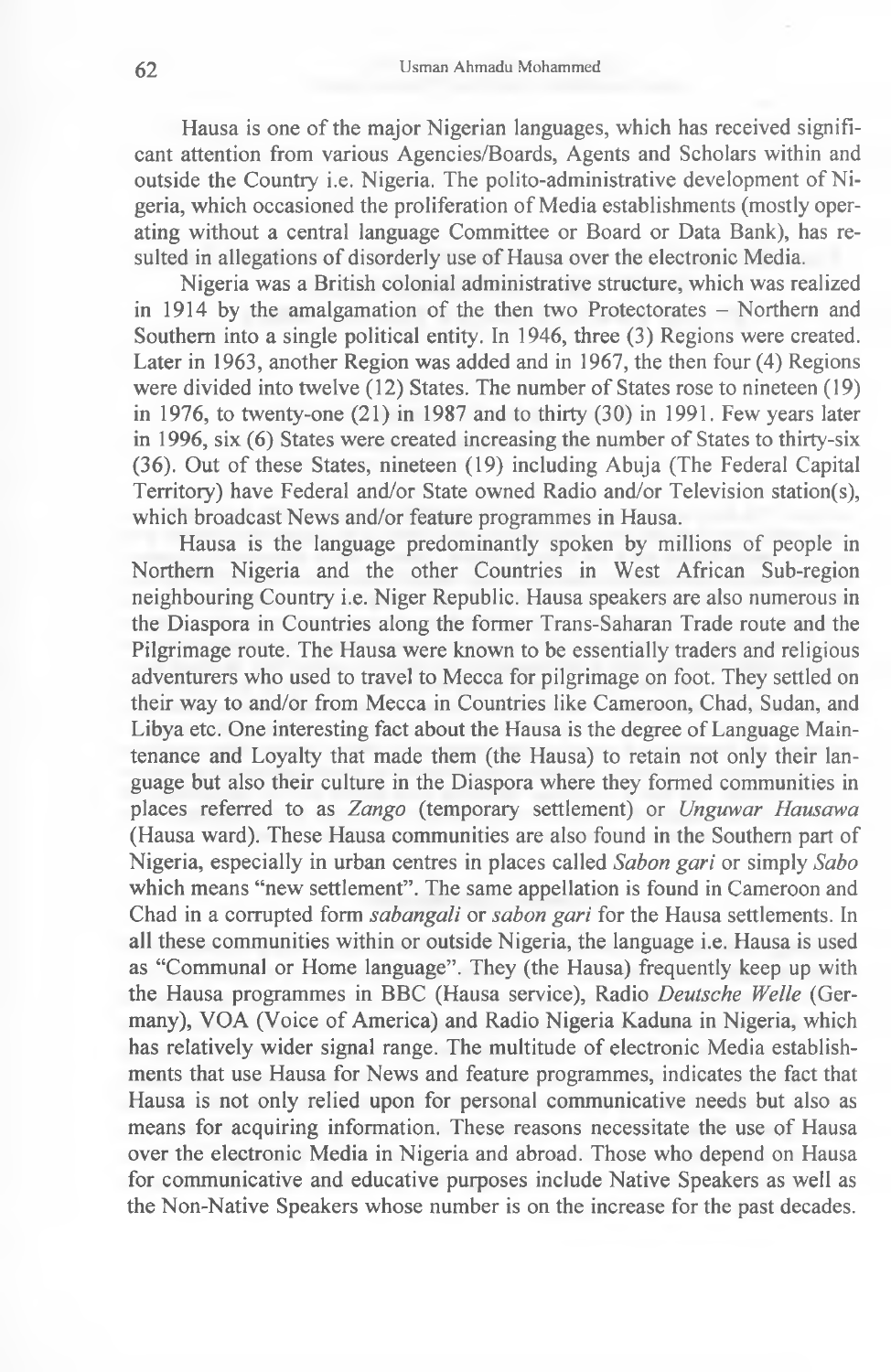The Native and Non-Native Speakers of Hausa listen to Hausa News and feature programmes over the electronic Media.

Hausa belongs to the Semitic family of Afro Asiatic Phylum. Further classification indicates that the language belongs to the West Chadic. The family comprises several dialects. Ahmed and Daura (1970) identify seven (7) dialects of Hausa *viz.* a) *Kancmci,* b) *Sakkwatanci* c) *Katsinanci,* d) *Zazzaganci,* e) *Hadejiyanci,* f) *Dauranci* and g) *Bausanci* (i.e. the Bauchi dialect) (cf. also Adamu (1970) and Abubakar (1983)). Various Agencies were created to serve as centres for the spread and standardisation of the language. Among these Agencies are: *Gaskiya* Corporation, which was established in 1945, the Northern Region Literature Agency (NORLA) in 1954, the Hausa Language Board (HLB) in 1955, the Northern Nigerian Publishing Company (NNPC) in 1966 and then the Centre for the Study of Nigerian Languages (CSNL) that began to publish the Journal *Harsunan Nijeriya* in 1970. The efforts of these Agencies at different times were geared towards the standardisation of Hausa orthography and lexis on one hand (cf Yahaya (1988)) and the spread of the language on the other. At different times, UNESCO and more recently the *Centre Linguistique* et historique par Tradition Oral (Centre for Linguistic and Historical Studies by Oral Tradition) in Niamey, under the auspices of the OAU had tried to harmonize Hausa orthographies across international boundaries. Nevertheless this effort failed due to vested interests of the Anglophone and Francophone States. There was no attempt by either these Agencies mentioned above or any of the organisations, to look into Hausa terms and concepts over the electronic Media within Nigeria where the creation of States resulted in the establishment of electronic Media houses, which operate without Language Committee or Board. This, in turn leads to uncoordinated or ad hoc selection of translated terms from the English version of the News.

In light of the significance of Hausa for socio-political development of Nigeria particularly in facilitating vertical and horizontal communications (Brann 1993), this study examines the problems emanating from the use of Hausa. Specifically the study looks at cases of "in-house and out-house" consistencies and/or inconsistencies in the use of Hausa terms and concepts. The examinations are expected to reflect the degree of convergence and divergence of the performances of the Hausa Broadcasters/Editors within and across electronic Media in the Eastern Hausa Dialect Area. In addition the study considers also the adequacies and inadequacies of the use Hausa terms and/or concepts among Hausa Broadcasters/Editors in the Area.

The uncoordinated efforts of the Hausa Broadcasters/Editors in the use of terms and/or concepts over the electronic Media in the Eastern Hausa Dialect Area may lead to what could be termed as "Parallel Enrichment" of the language, which consequently would confuse and or mis-inform Hausa Listeners.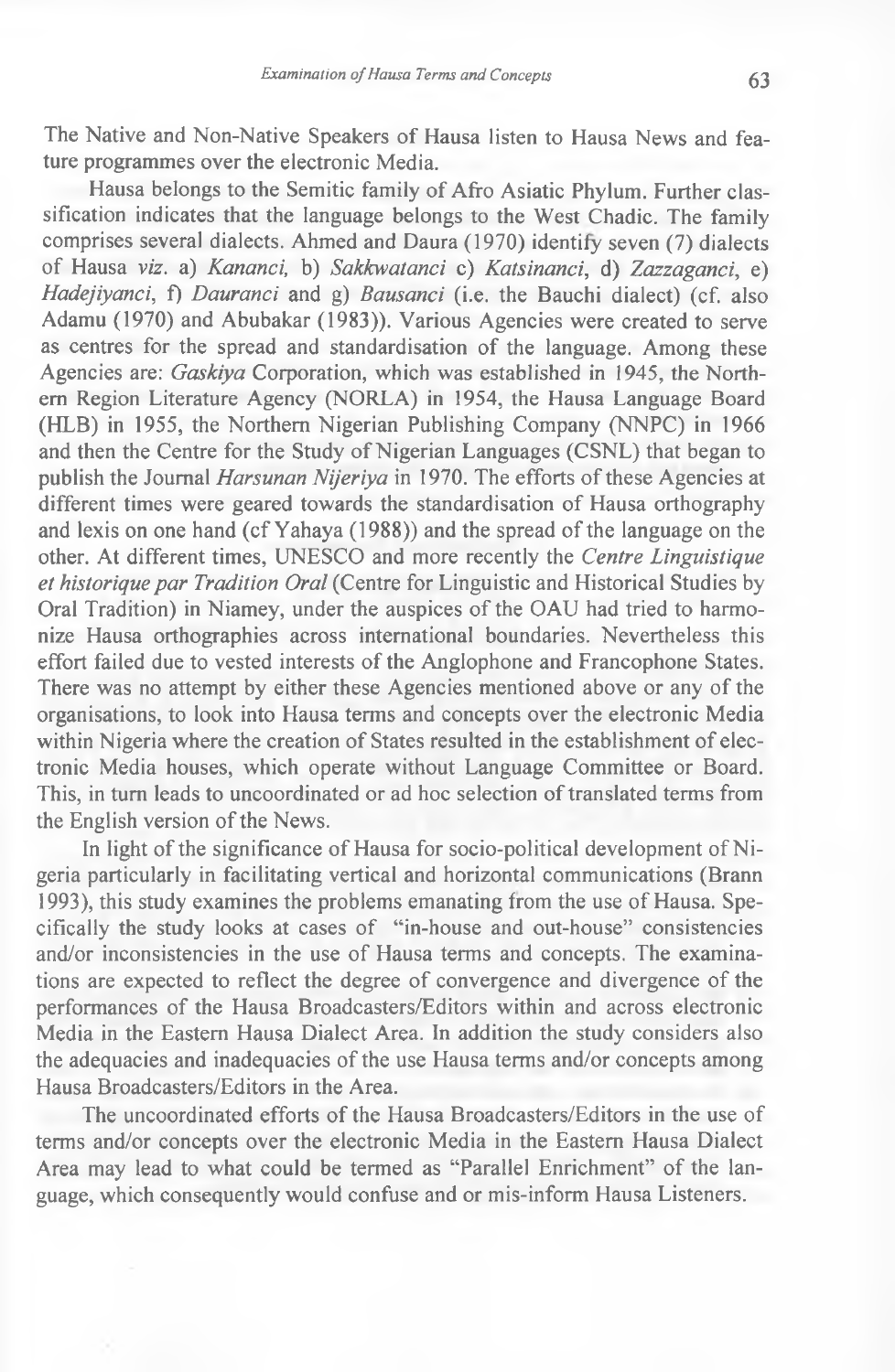### **1.1. Objectives**

The general aim of the study is to examine the nature and use of Hausa terms and concepts in the electronic Media in the Eastern Hausa Dialect Area in order to observe "in/out-house inconsistencies" and "linguistic mismanagement" resulting from ad hoc use of terms and concepts in order to cope with the trend and development in the society. Specifically, the study looks at:

- the use of terms and concepts in various electronic Media that broadcast News and **feature programmes in Hausa in the Eastern Hausa Dialect Area.**
- the level of adequacy in the use of terms and concepts among Hausa Broadcast**ers/Editors.**
- the level of "in/out-house" consistencies and inconsistencies in the use of **terms and concepts among the Hausa Broadcasters/Editors.**

## **2. Method and Procedures**

# **2.1. Research Method**

This type of study various approaches may be employed depending on the focus of the study.

Linguists, Sociolinguists and Scholars interested in the use of language have designed various approaches, which are aimed at determining of the use language(s) in its social context. The consensus among these Scholars is that this type of Research may be handled in different ways depending on the aims and objectives of the Research. W.N. Francis in his book titled: *Dialectology: An Introduction* (1983) identifies four approaches viz:

- a) the Traditional Approach which focuses on past events. Thus this type of approach **is diachronic and item centred i.e. historical in nature,**
- **b) the Structural Approach which is not historical in nature i.e. synchronic. This approach is essentially system centred. The structural approach has always been concerned with the forms,**
- **c) the Generative Approach which is panchronic. This approach is rule centred. The Generativists use this approach. These Scholars hold the view that language is rule governed. A ccording to them to learn a language is to internalise the rules that** governed the use of that language,
- **d) the Sociolinguistic Approach is also panchronic but Speaker centred. The Sociolinguistic Approach is concerned with who speaks what, with whom, where and** when? This type of analysis investigates language in the social context. Thus our Research falls within the scope of the Sociolinguistic Approach since we are concerned with the investigation of Hausa in the electronic Media.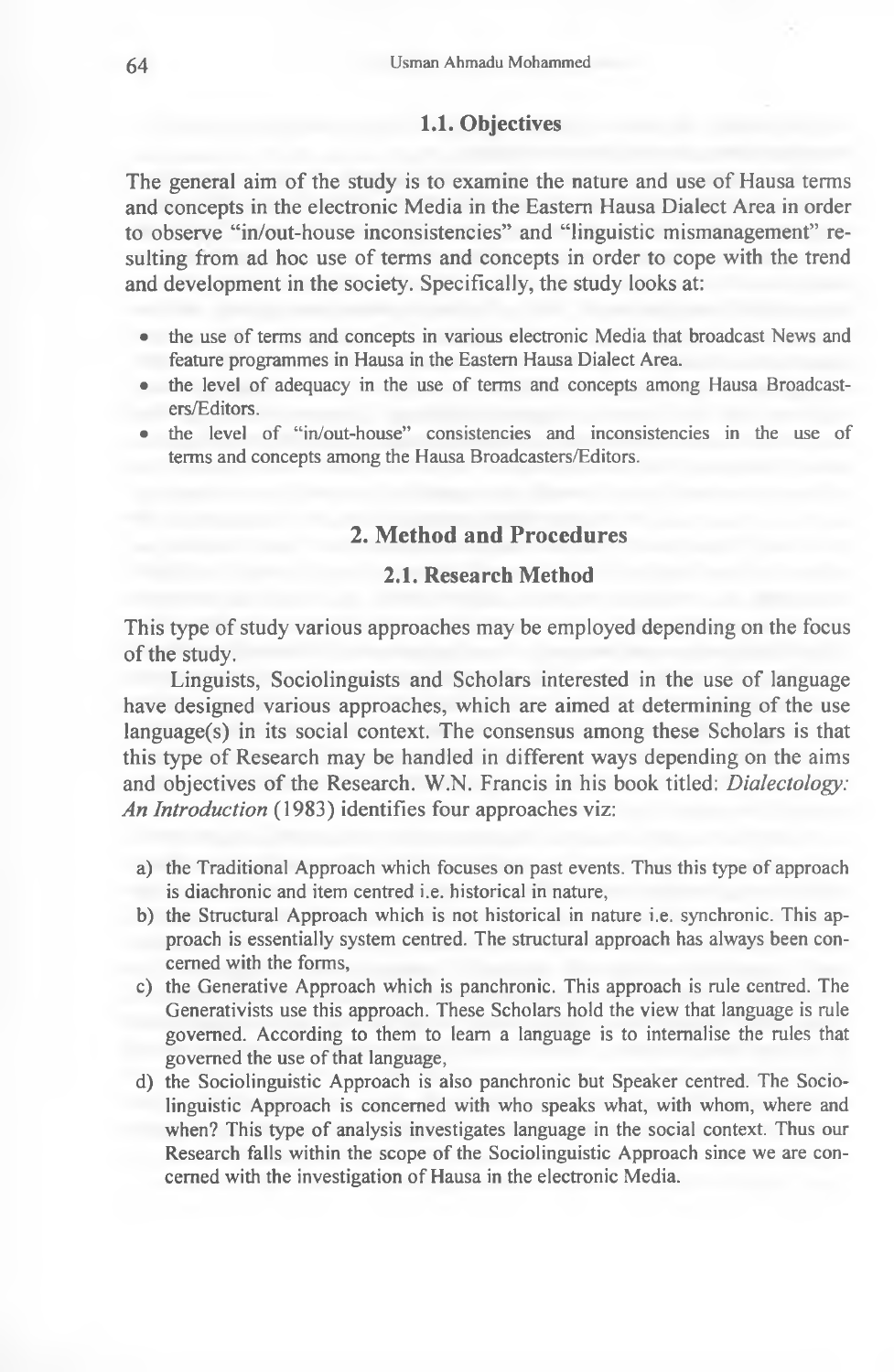In as much as we are interested in determining the cases of variations in the use of Hausa terms and concepts within and across the Media establishments our standard is the Standard Hausa, which is mainly based on the Kano dialect. *Hausa in the Media: A Lexical Guide* by McIntyre and Meyer-Bahlburg (1991) serves as the reference guide in the identification of the case or cases of variations in the use of terms and concepts. That means that the terms and/or concepts used in any Media establishment(s) are checked against the form(s) in the reference 'Guide. This is in order to determine case or cases of in-/out-house inconsistencies.

There are various Methods of Research. Among these Research Methods we have the Historical Method, which accounts for the past events, the Descriptive Method, which accounts for the existing situations, the Experimental Method, which is concerned with the evaluation of relationship between variables and the Analytical Method that concentrates on Statistics not only to describe but also to interpret the data. Ndagi (1984:99) argues that Descriptive Method

is concerned with the collection of data for the purpose of describing and interpreting conditions, practices, beliefs, attitudes etc. However the central method is not just the description of what is but (also) the discovery of meaning ...

The second Method adopted for the analysis in this study is the Analytical Survey Method, which is not only descriptive in nature but also interpretative in its statistical sense. Statistics, which is part of the Analytical Survey Method, is used in this study to determine various degrees of variation in the use of terms and concepts in electronic Media. The Analytical Survey Method presents an interesting description of the method, which is aimed at reducing data to figures for the sake of interpretations. There figures that represent different statistical observations are used to unravel certain realities. The analytical survey method comprises two components, each of which is determined by certain statistical activities aimed at the classification and organisation of the data. The components of the Analytical Survey Method are: a) Descriptive Statistics and b) Inferal Statistics. For the sake of this study we consider Descriptive Statistics, which comprises statistical observations such as: Mean, Standard Deviation, Average Deviation and Dispersion Range. These statistical observations are measurements that are classified under the Central Tendency. Two scales are used in this study to determine the two instances in the use of terms and concepts. These instances are: a) the inconsistencies in the use of terms and concepts where we distinguish between the degree of inconsistencies within each Media establishment i.e. in-house inconsistencies and b) the degree of inconsistencies across Media establishments i.e. out-house inconsistencies. For these types of considerations the statistical units of measurements we use are: a) the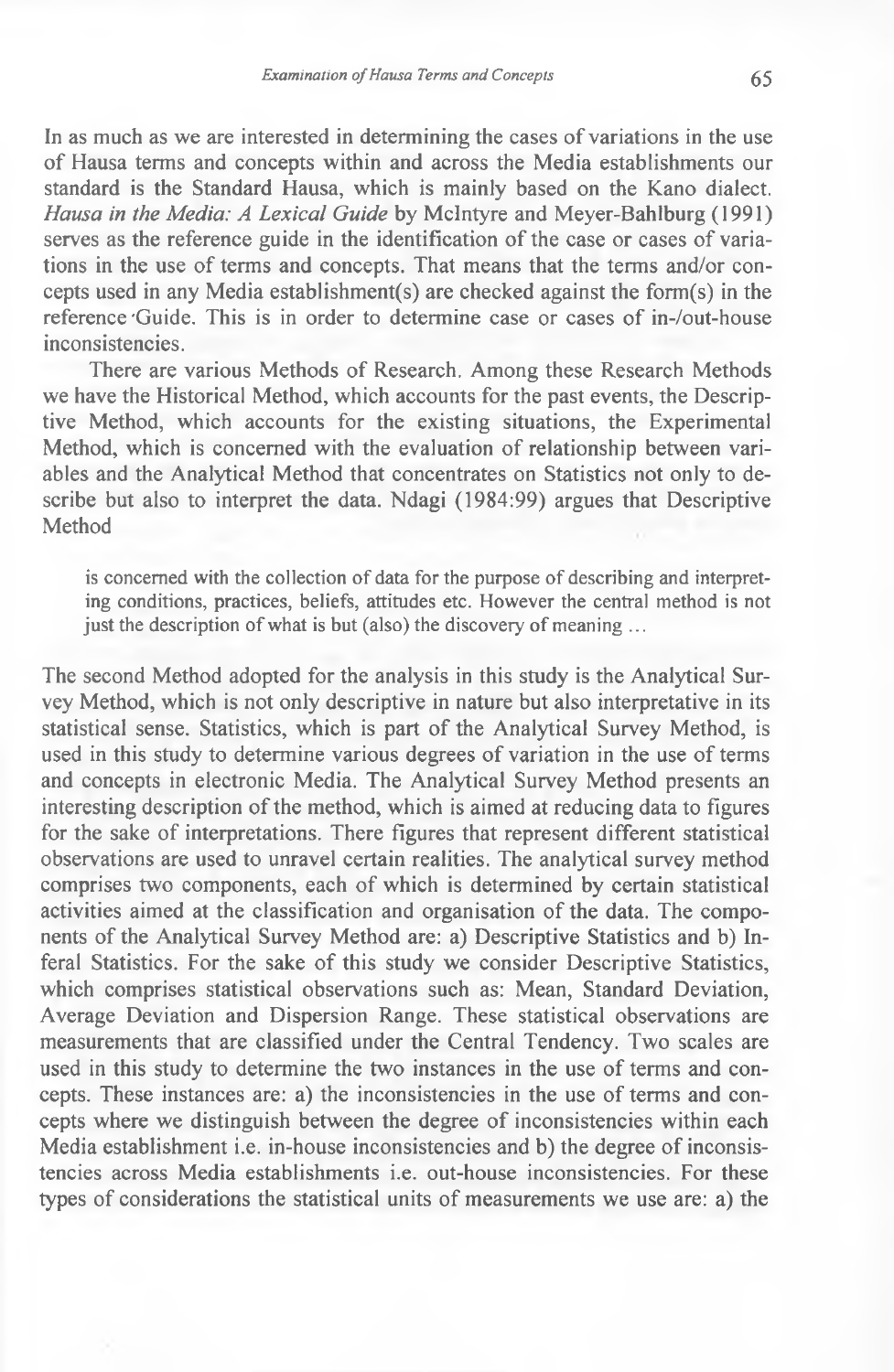instances of inconsistencies among the respondents within or across the Media establishments are measured with the statistical unit referred to as the "Instance of Inconsistency" (henceforth *IOT)* while b) the adequacies of the renditions of terms and concepts from the SL to the TL is measured with the statistical unit referred to as the "Instance of Adequacy" (henceforth *IOA)* and the instances of variations among the Respondents within or across the Media establishments are measured with the statistical unit referred to as the "Instance of Variation" (henceforth *IOV*).

In order to reinforce the Descriptive Method we thought necessary and reasonable to adopt what Milroy (1987:3) refers to as the "Introspective Method" which according to him provides "accessibility to linguistic structures and organisations." The Introspective Method allows the Researcher to use his competence in order to determine certain situation i.e. to identify, describe, and interpret linguistic phenomena. Leedy (1974:30) argues that the Descriptive Method is the "intense looks with accuracy at a phenomenon of the moment and describe what precisely what one has seen".

# **2.2. Sampling**

Sampling procedures in this study takes into account some selected variables such as the dialectal differences, the educational attainment, and the experience of the Hausa Broadcasters/Editors. Sampling procedures determine the universe of the research and its populace. The criteria used in the selection of this representative sample are related to whether the area of broadcast is originally Hausa speaking area i.e. endoglotic or the area is not originally Hausa speaking area i.e. exoglotic. Within the endoglotic area we consider Kaduna, Kano States representing the Eastern Hausa dialects. In the analysis we consider Hausa Broadcasters in the Electronic Media is these States. In sum we have eight (8) Media establishments. Hausa Editors/Broadcasters in these electronic Media are administered the Questionnaire designated to them. Five to Ten Questionnaires are sent to each Media establishment. This is because the number of Hausa Broadcasters/Editors in these Media Houses varies from five to ten. A total number of hundred (100) Questionnaires are sent to these Electronic Media for the Respondents who are Hausa Broadcasters/Editors.

The theoretical basis of sampling adopted for the selection of Hausa Listeners is from Labov's (1972b:37) concept of "random sampling." This theoretical concept advocated by Labov (op. cit.) is meant to select Respondents through a process where each individual within the area of the study is given a chance of being considered as a Respondent. A technique that is said to involve randomisation, various procedures are adopted. Among these procedures include: a) Roulette Wheel, b) Lottery Method, c) Table of random numbers etc.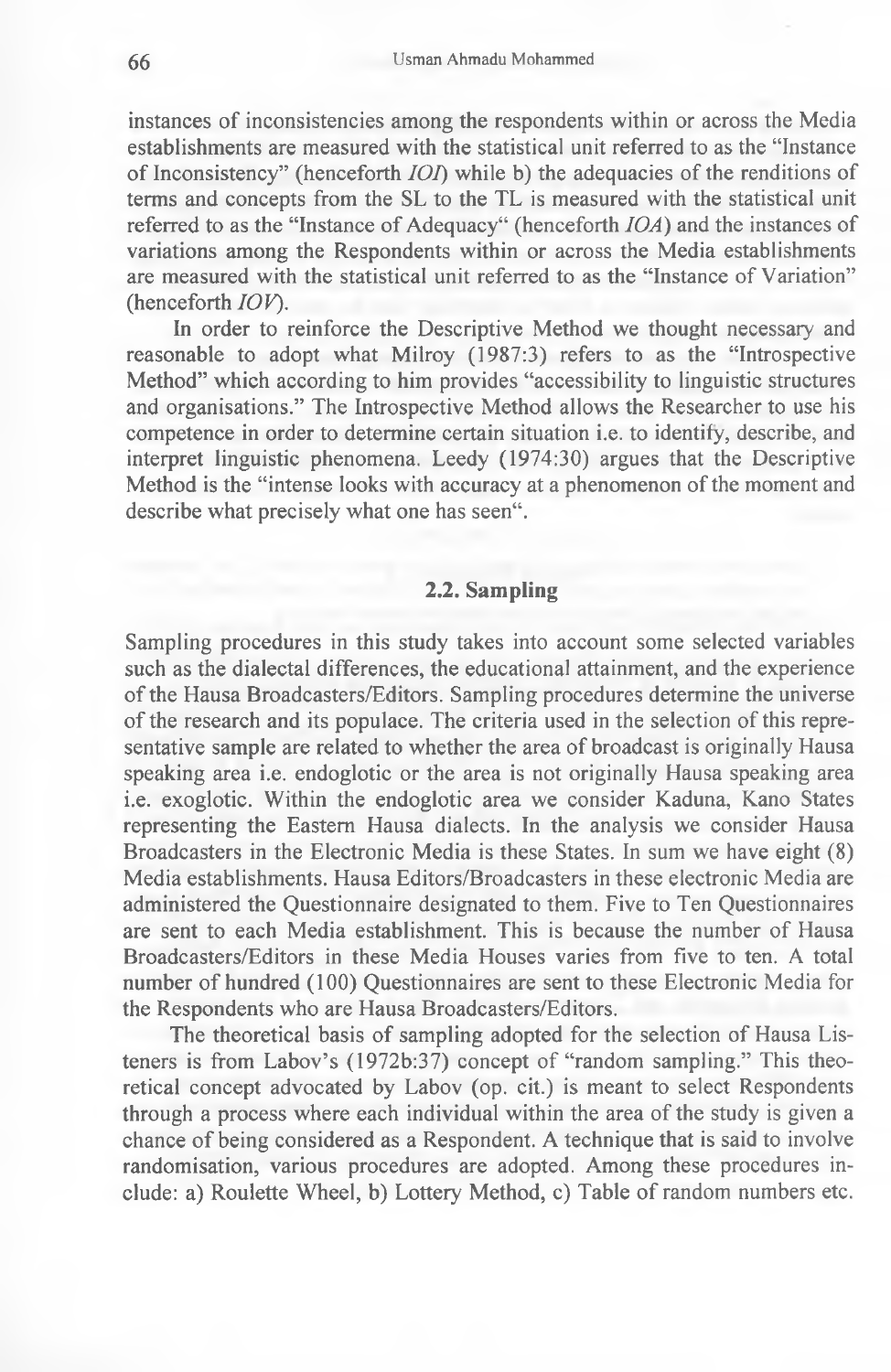These procedures of random sampling are aimed at arriving at an un-bias sample. The central idea underlining this concept is to extract from the target population i.e. the entire population under study, a Research population i.e. a Research sample devoid of bias. The number of hundred (100) Respondents is selected through this process in each State sampled out here for the purpose of this study. Two hundred (200) Respondents/Hausa Listeners are sampled out of two States. These Respondents are administered the appropriate Questionnaires for the Hausa Listeners/Viewers. The sampling procedure does not take into account social variables such as sex, educational background, and age.

## **2.3. Statistics**

Statistics is yet another instrument used in this study. Statistics is a scientific means of taking numerical facts and translating them meaningfully. In this study Statistics is used as an instrument of interpretation while the Questionnaires are used for the exploration of the field of the study, Statistics helps in the interpretation of the product obtained from the field of study. Statistics is used to determine with accuracy the levels adequacies, consistencies and inconsistencies among the electronic Media in the uses of terms and concepts. In order to measure statistically the degree of adequacies among the electronic Media, the unit of the measurement used is the "Instance of Variation" (henceforth *IOV),* which is the score as result of inadequate use of a term and/or concept. While the unit for the measurement of the consistencies is the "Instance of Inconsistency" (henceforth *IOI)* which is the score as result of inconsistent use of a term and/or concept. Statistics has its own characteristics in terms of organisation and classification of the data obtained. Since in the Research we use it (i.e. Statistics) as an instrument for the interpretation of the data obtained, it is deemed necessary to discuss these characteristics in order to understand the operational system of the instrument. The characteristics of the instrument i.e. Statistics are:

- **a) Central Tendency,**
- **b) Data Spread,**
- **c) Relationship,**
- **d)** Correspondence with Nature, in this study we consider only two characteristics **namely the Central Tendency and the Data Spread. This is due to the fact that in** this study we are concerned with Descriptive Statistics. The Central Tendency is the central point of numerical facts where two or more scores are put together with **the view to obtaining the average. The Central Tendency is used in this study in order to determine how the scores (which are the total number of either** *lOVs* **or** *IOIs*) of the Respondents converge or diverge within or without the electronic Media selected here for the sake of this study. This is to reflect the degree of consisten-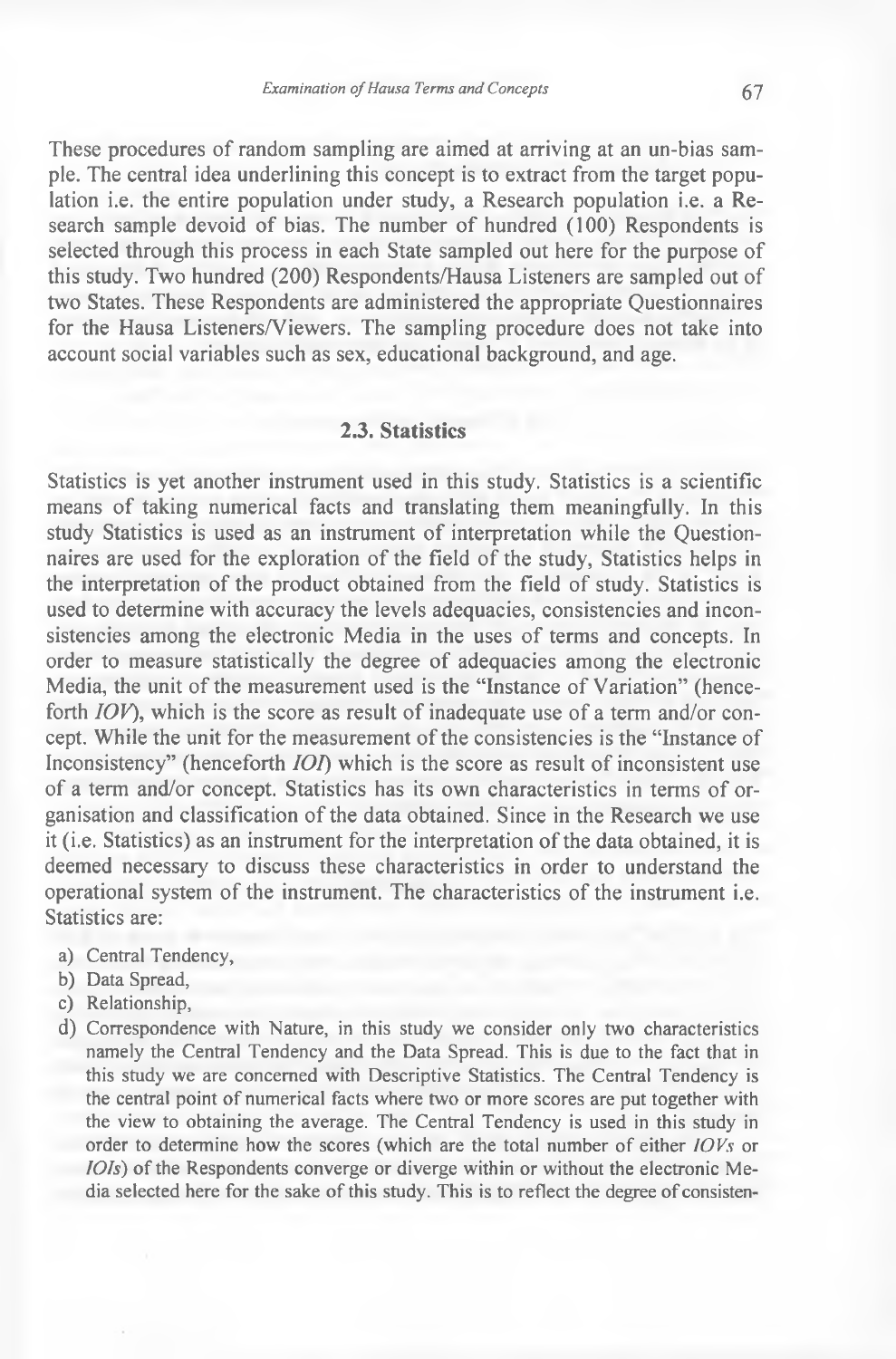cies or adequacies of the electronic Media in uses of terms and concepts. The Mean is the precise centre of the amalgamated scores.

The Data Spread comprises some characteristics that are aimed at reflecting the disparity. The Data Spread is yet another method through which one can determine the range of disparity. Here in this study the range of the disparities of various Respondents and electronic Media can be determined through the use of the Data Spread which has three composites *viz:* a) the Dispersion Range (DR), b) the Average Deviation (AD) and c) the Standard Deviation.

# **2.4. Theoretical Framework**

The Theoretical Framework adopted in this study is adapted from Simpson's (1985) "Translation Criticism" theory with some modifications due to the focus of our research, which is the case of the study of inconsistencies in the use of terms and concepts over the Media. Simpson's theory is based on ''positive and negative points" of the translation in the electronic Media. This study is particularly concerned with the negative points since one of the objectives of this study is to determine the level of inconsistencies within each electronic Media and across the electronic Media which use Hausa for the broadcast of News and feature programmes. Moreover we intend to use the principle of Adequacy as reflected in Vinay and Darbelnet (1958) in order to assess the level of adequacy of the terms and concepts used i.e. to determine whether the equivalence is well motivated. For instance when there is a case of multiple interpretations of a concept we use our standard obtained from the "Hausa Lexical Guide" to determine the most adequate interpretation in which the sub-categorisation frame is captured.

## **3. Analyses**

The analyses are centred on the Respondents' performances in terms of *IOVs* and *IOAs* within individual electronic Media in each State sampled here for the sake of this study. In addition the analyses are concerned with various degrees of *IOIs* among the electronic Media within the dialect Area. These analyses are correlated with the characteristics of Hausa Listeners. In addition, the analyses are expected to reflect the extent to which these individual electronic Media converge and/or diverge in the application of terms and/or concepts over the electronic Media.

In Kaduna State there are five electronic Media: 1) the Nigerian Television Authority (NTA-Kaduna), which is Federal owned, 2) the Federal Radio Corporation of Nigeria (FRCN Kaduna) also Federal owned, 3) the Kaduna State Me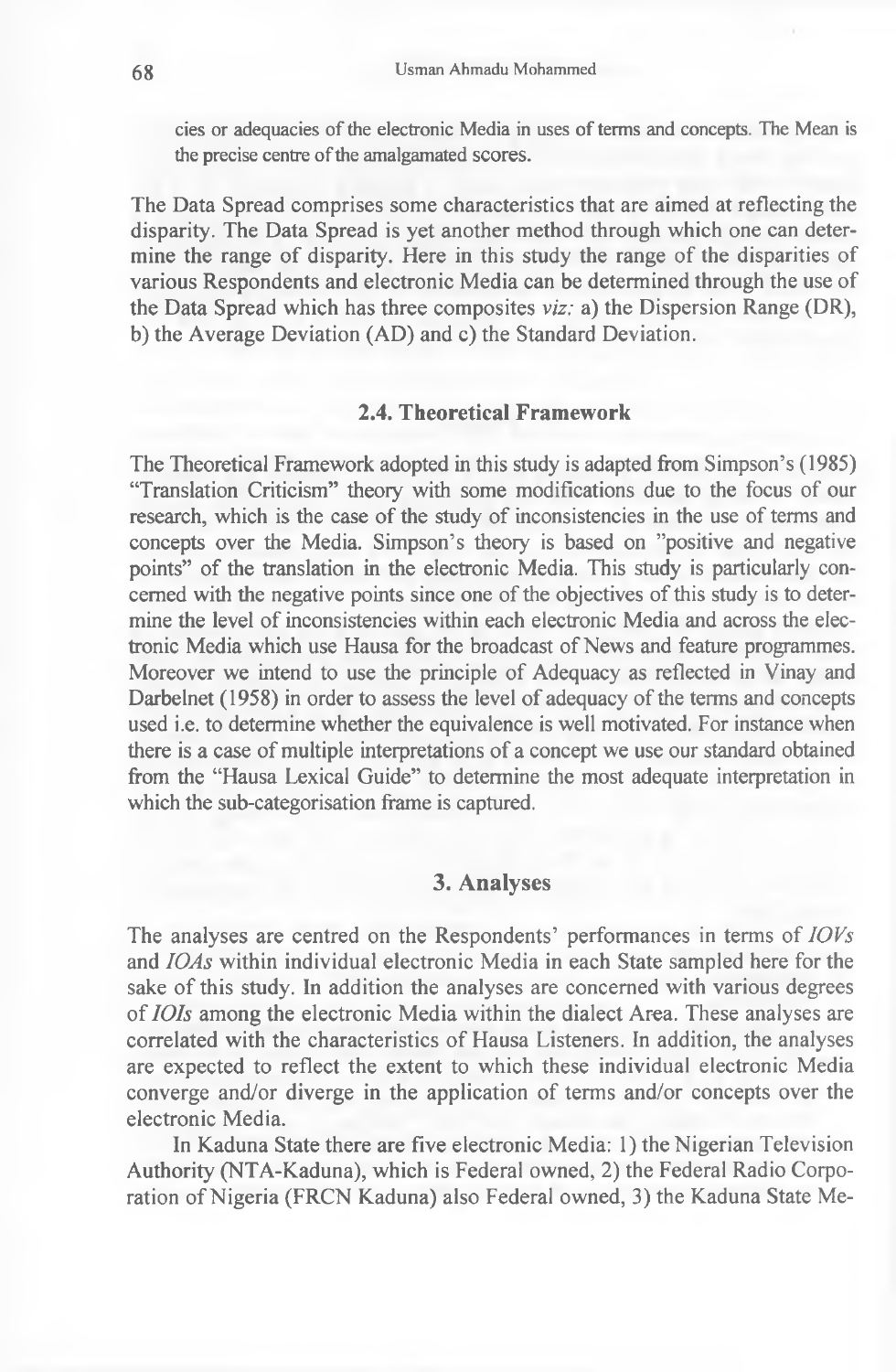dia Corporation (KSMC) a State owned, 4) the Kaduna State Television (KSTV) State owned and 5) the Desmims Independent Television (DITV) a Private owned.

In NTA-Kaduna there are four Respondents. There is a cross dialectal usage in the Media. For instance all the Respondents use the Eastern varieties of Hausa but in addition, the Respondents A and B use *Katsinanci* and *Sakkwatanci* respectively, which are Western varieties of Hausa. In spite of the fact that A and C are from Kano State A uses *Katsinanci* in addition to *Kananci.* This may be the influence of Katsina when it was part of Kaduna State. None of the Respondents has formal training in Hausa Translation in spite of the fact that they are all Native Speakers of Hausa. This might have contributed to the low performances and uncoordinated efforts of the Respondents in the use of terms and concepts (as demonstrated by the statistical evidences below). The training is expected to provide them with techniques of utilising the linguistic resources at their disposal as Native Speakers of the language i.e. Hausa. All the Respondents have concluded Diploma level in subjects related to Mass Communication and Journalism. These fields of Studies provide the recipients different techniques from Linguistic Management. There is an assumption, which may be deduced from the Theories on Mass Communication thus far. The assumption is that language issues are taken for granted as no section is provided on the Theories. We can observe that the Respondents possess good skills in the two working languages i.e. English, Hausa, and an average years of experience of 10.75 years. Nevertheless, these qualifications though they are significant they need to be added up to constant exposure to the techniques of Linguistic Management and Language Development. This is with the view to curtail cases of variations and inadequacies in the use of terms and concepts over the electronic Media as reflected in the performances of the Respondents.

The Mean of the Hausa Broadcasters/Editors in terms of *IOVs* in NTA-Kaduna is 72.75 that reflect various performances. We can observe from the individual deviations that two Respondents: A and D deviate above the central point by 8.25 and 21.25 respectively while 2 Respondents: B and C deviate bellow the central point by 1.75 and 27.75 respectively. When we consider the deviations generally we observe that the Standard Deviation of the Respondents is 7.37 while the Average Deviation is 14.75. The highest performance in terms of *IOVs* is reflected against the Respondent D who has the highest score above the central point while the lowest performance is reflected against the Respondent C who has the highest deviation below the central point. The Dispersion Range in terms of *IOVs* is 49. The Dispersion Range reflects the difference in performances between the highest scorer and lowest scorer of the group. The performances of the Respondents in this Media present different realities in terms of *IOAs.* The Mean of the Respondents in this Media in terms of *IOAs* is 72.25 thus two Respondents: B and C who possess deviations below the central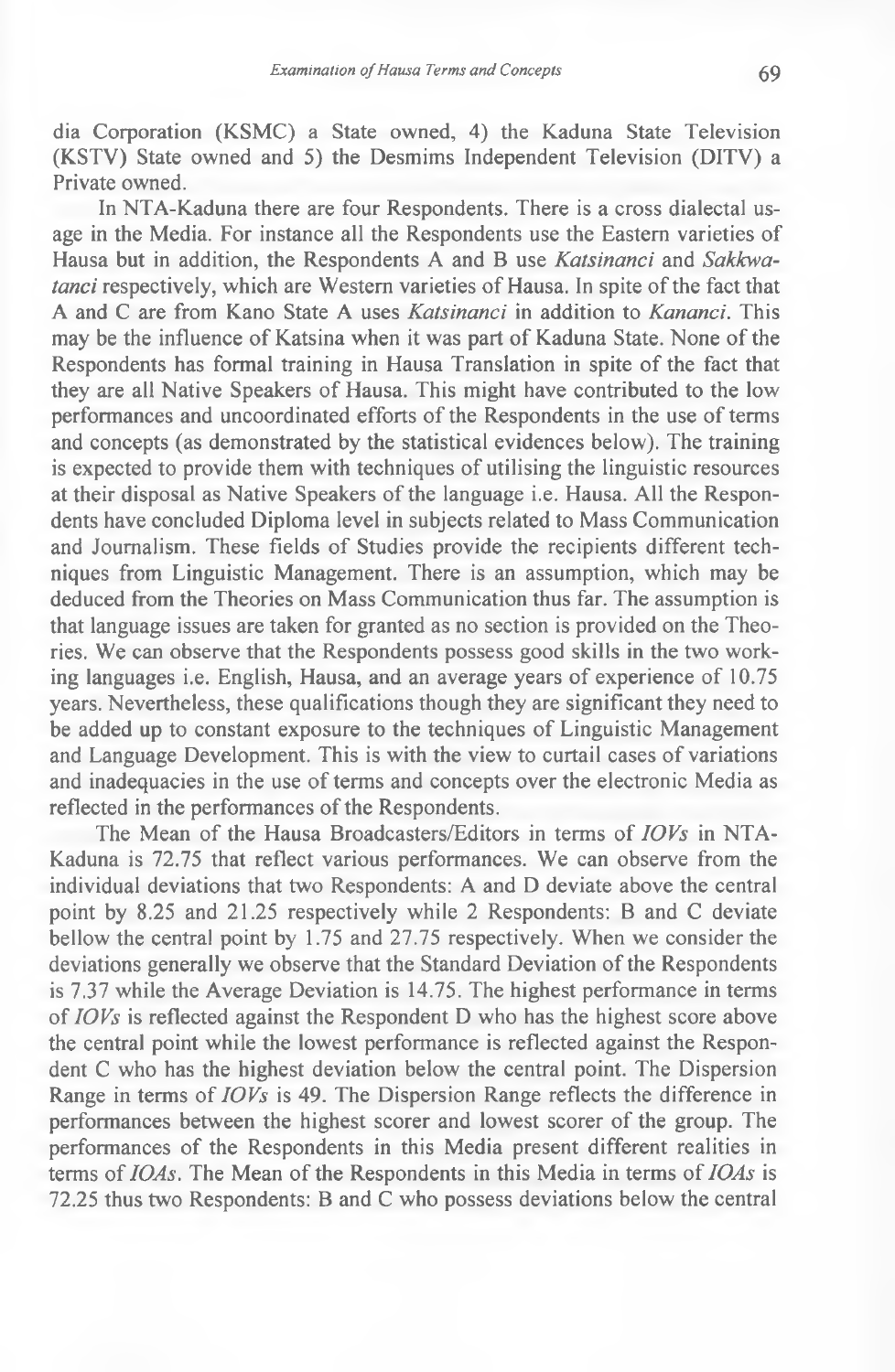point in terms of *IOVs* present deviations above the central point in terms of *IOAs* while those Respondents: A and D who possess deviations above the central point in terms of *IOVs* present deviations below the central point in terms of *IOAs.* When we consider the individual deviations of the Respondents in terms of *IOAs* can observe that the Respondent B and C present deviations above the central point while the Respondents A and D present deviations below the central point. Those Respondents who present high deviations below the central point reflect low levels of Instances of Adequacy *(IOAs).* The Standard Deviation of the Respondents in terms of *IOAs* is 7.37 while the Average Deviation is 14.75. These statistical measurements reflect various performances of the Respondents in terms of *IOVs* and *IOAs.* When we consider the Instances of Consistencies (*IOCs*) and the Instances of Inconsistencies *(IOIs)* of the Respondents we can further observe that the Respondents reflect 4.31% in terms of *IOCs.* The Respondents present 95.69% of *IOIs.* This reflects the fact that the Respondents do not only present variations in the use of terms and concepts but also they inconsistently use inadequate terms and concepts. We can further observe that performances of the Respondents reflect greater percentage of *IOIs* as compared to their performances in terms of *IOCs.* When we consider the total performances of the Respondents in terms of both *IOVs* and *IOAs* we can observe that the Respondents reflect 50.17% in terms of *IOVs* and in terms of *IOAs* the Respondents reflect 49.82%. This shows that the performances of the Respondents in terms of *IOVs* are greater than their performances in terms of *IOAs.*

In the FRCN-Kaduna there are six Respondents. There is a mixed dialectal use in the Electronic Media. The Respondents use the following dialects: *Kananci, Sakkwatanci* and *Zazzaganci.* The cross-dialectal use may be a source of variations among the Respondents because no Speakers of any two dialects of the same language have a congruent interpretation of an event(s). Out of all the Respondents in this Media establishment only the Respondent C who is a Fulani while all others are Native speakers of Hausa. Here unlike the previous electronic i.e. the NTA-Kaduna there is a somehow a mixed ethnic composition in FRCN-Kaduna. Nevertheless, the Respondents in FRCN-Kaduna have concluded some level of education in Hausa. Here in this electronic Media none of the Respondents has undertaken courses related to Mass Communication or Linguistics. In addition to the educational background of the Respondents in this Media establishment, the Respondents present a relatively higher average duration of experience. The average duration of the Respondents is 15.66 years. Only the Respondent B has working experience elsewhere apart from FRCN-Kaduna. In spite of the fact that the Respondents have a good competence in the skills of the two working languages, they equally present variations and inadequacies in the use of terms in concepts.

The Mean of the Respondents in terms of *IOVs* is 70.33. From the Mean we can observe various individual deviations of the Respondents in this elec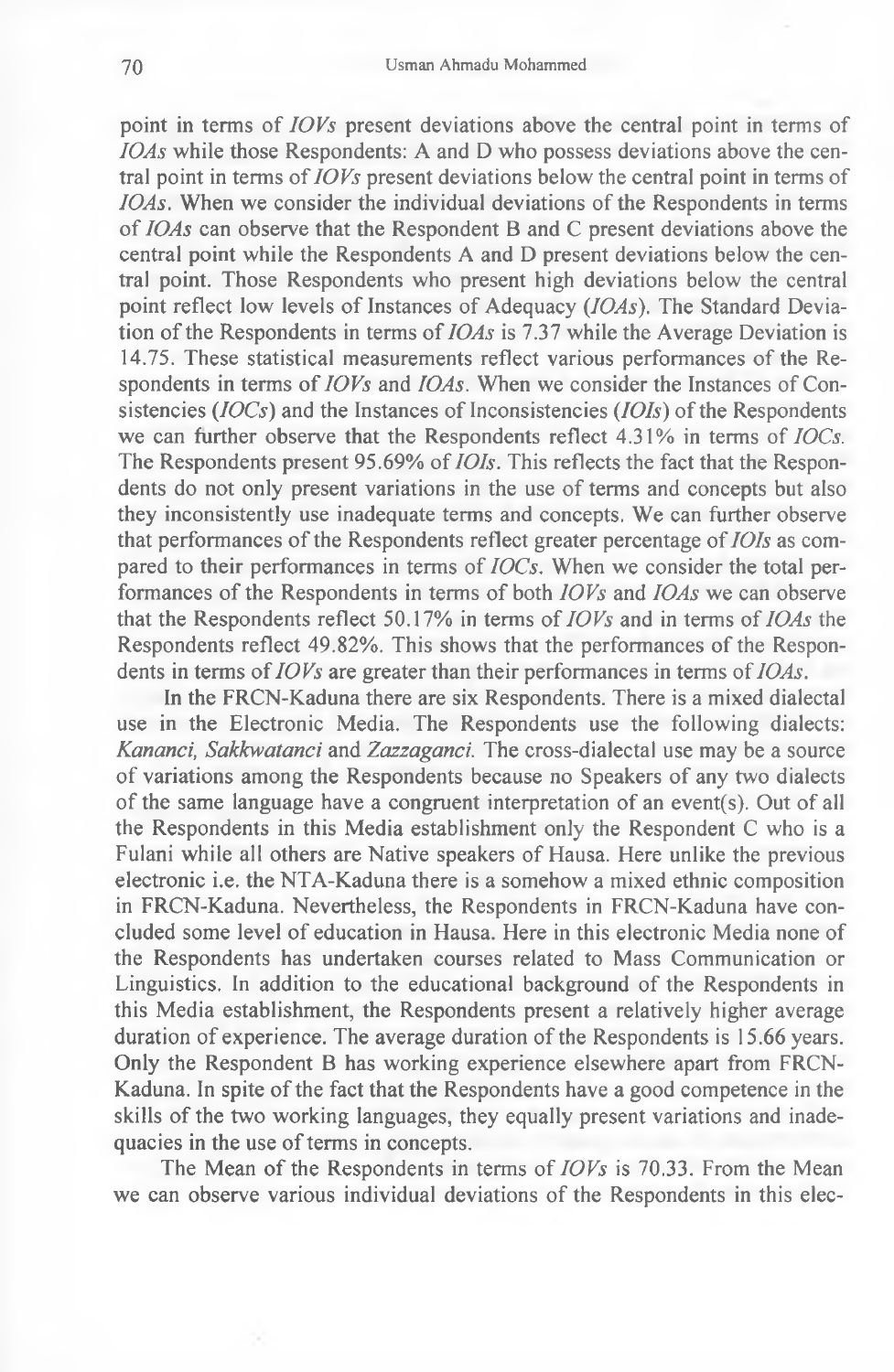tronic Media. The Standard Deviation of the Respondents in terms of *IOVs* is 31.29 while the Average Deviation is 12.77. From these deviations we can observe that four (4) Respondents i.e. B, C, D, and F present different degrees of performances below the central point in terms of *IOVs* while two Respondents: A and E perform above the central point. In NTA-Kaduna we have only two Respondents who perform below the central point in term of *IOVs.* The highest performance in terms of *IOVs* is reflected against the Respondent E with an individual deviation of 37.67 above the central point while the lowest is reflected against the Respondent C with an individual deviation of 25.33 below the central point in terms of *IOVs.* Thus the Dispersion Rage of the Respondents in terms of *IOVs* is 63. Only two Respondents: A and E present deviations below the central point in terms of *IOAs.* The Mean of the Respondents in terms of *IOAs* is 74.66. From the Mean of the Respondents in terms of *IOAs* we can observe various individual deviations. The Standard Deviation is 31.30 while the Average Deviation is 12.78. These individual deviations reflect the fact that four (4) Respondents: B, C, D, and F present performances above the central point in terms of *IOAs* while only two Respondents: A and F present some degrees of performances below the central point in terms of  $IOVs$ . Only fifty per cent (50%) of the Respondents in NTA-Kaduna present performances above the central point in terms of *IOAs* while sixty seven per cent (67%) perform above the central point in terms of *IOAs* in FRCN-Kaduna. When we consider the performances of the Respondents in terms of both the *IOVs* and the *IOAs,* we can observe that the Respondents reflect 48.50% in terms of *IOVs* and in terms of *IOAs* the Respondents reflect 51.49%. This shows that the Respondents reflect higher performances in terms of *IOAs* than their performances in terms of *IOVs.* The percentage of performances of the Respondents in FRCN-Kaduna in terms of *IOAs* is greater than the percentage of the Respondents in NTA-Kaduna. In terms of *IOCs* the scores of the Respondents represents 1.72% while their scores in terms *IOIs* represents 98.28%. This shows that the performances of the Respondents in terms of *IOIs* greater than their performance in terms of *IOCs.* When we consider the levels of inconsistencies and consistencies in the NTA-Kaduna and FRCN-Kaduna we discover that FRCN-Kaduna is 1.72% consistent while the NTA-Kaduna is 4.31% consistent. Thus the NTA-Kaduna is more consistent than the FRCN-Kaduna. When we consider the levels of the adequacy of the FRCN-Kaduna which is sixty seven per cent (67%) above the central point in terms of *IOAs* while the NTA-Kaduna fifty per cent (50%) it means that the FRCN-Kaduna is more in terms of individual performance in *IOAs.* This reflects the fact that the performances of the Respondents may be inadequately consistent. This may be the reason why the FRCN-Kaduna has high percentage in terms of *IOAs* but low percentage in terms of *IOCs* in comparison with NTA-Kaduna, which has high percentage in terms of *IOCs* and low percentage in terms of *IOAs.*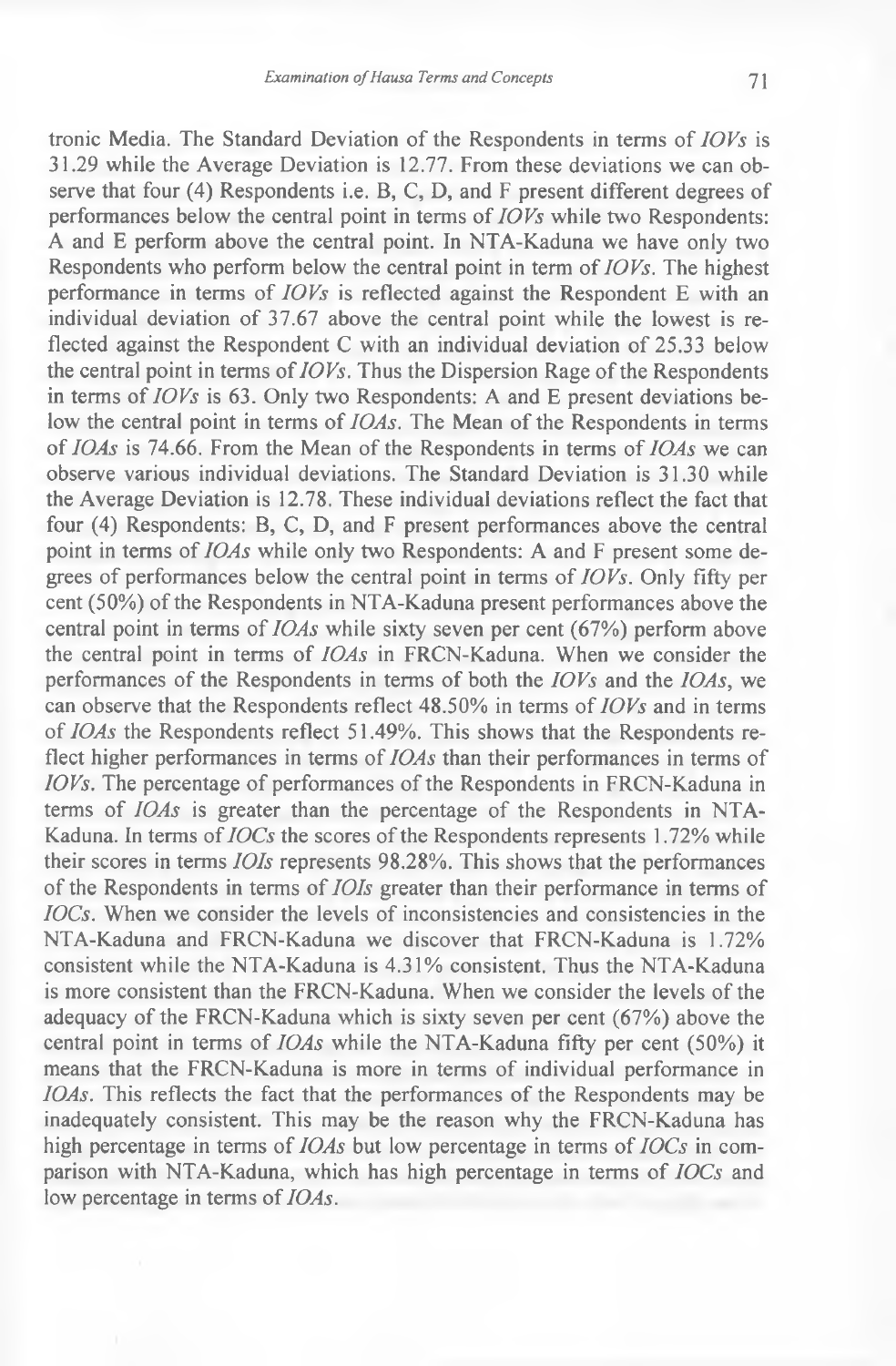There are six Respondents in the KSMC. The average duration of the Respondents in KSMC-Kaduna is 12.66 years. We can observe that these Respondents possess a longer average of experience than the previous Media establishments i.e. the NTA-Kaduna and the FRCN-Kaduna. The Respondents A, C, D, E and F do not have any formal training in Translation except the Respondent B. We expect that the Respondent B is going to have an additional advantage over others who do not have any formal training because he might have acquired techniques in the Linguistic Management. As for dialectal usage of the Respondents in KSMC-Kaduna, the Respondents: A, B, D and E use the Eastern varieties of the language i.e. *Kananci* while the Respondent F uses all the dialects "as appropriate." The tendency of free dialectal choice in Linguistic Management in the electronic Media may be a source of variations among the Respondents. Another source of possible variations among the Respondents is the fact that some Respondents possess educational backgrounds un-related to their profession as Hausa Broadcasters. This is the case of the Respondents B, E and F. Though most of the Respondents in this establishment are Hausa Native Speakers and sufficiently experienced, it is not enough to guarantee adequate use of the language i.e. Hausa for the purposes of Broadcasting.

The Mean of the performances of the Respondents in terms of *IOVs* is 60.16. The Standard Deviation of the Respondents is 32.38 while the Average Deviation is 13.22. An observation on these deviations reveals that four (4) Respondents: A, B, C and D reflect deviations below the central point while the Respondents E and F perform above the central point. The Respondents who perform above the central point in terms of *IOVs* reflect performances below the central point in terms of *IOAs.* The Respondents E and F present deviations below the central point. The highest performance in terms of *IOVs* is reflected against the Respondent F while the lowest performance is reflected against the Respondent D. This results to the Dispersion Range of 55, which is higher than that of the NTA-Kaduna and lower than the FRCN-Kaduna. The Mean of the Respondents in terms of *IOAs* is 84.83. The individual deviations of the Respondents in terms of *IOAs* reflect the fact that four (4) Respondents: A, B, C and D perform above the central point in terms of *IOAs* while the Respondents E and F perform below the central point. The Standard Deviation of the Respondents in terms of *IOAs* is 32.39 while the Average Deviation is 13.22. The *IOCs* of the Respondents in Media establishment represents 3.56% while the *IOIs* represents *96.66%.* This shows that the performances of the Respondents in terms of *IOIs* are greater than their performances in terms of *IOCs.* We can observe that the *IOCs* of the Respondents in KSMC-Kaduna are greater than those of FRCN-Kaduna while smaller than those of NTA-Kaduna. Considering the performances of the Respondents in both the *IOVs* and *IOAs* of the Respondents in KSMC-Kaduna we can observe that in terms of *IOVs* the performances of the Respondents represent 41.49% while in terms of *IOAs* the performances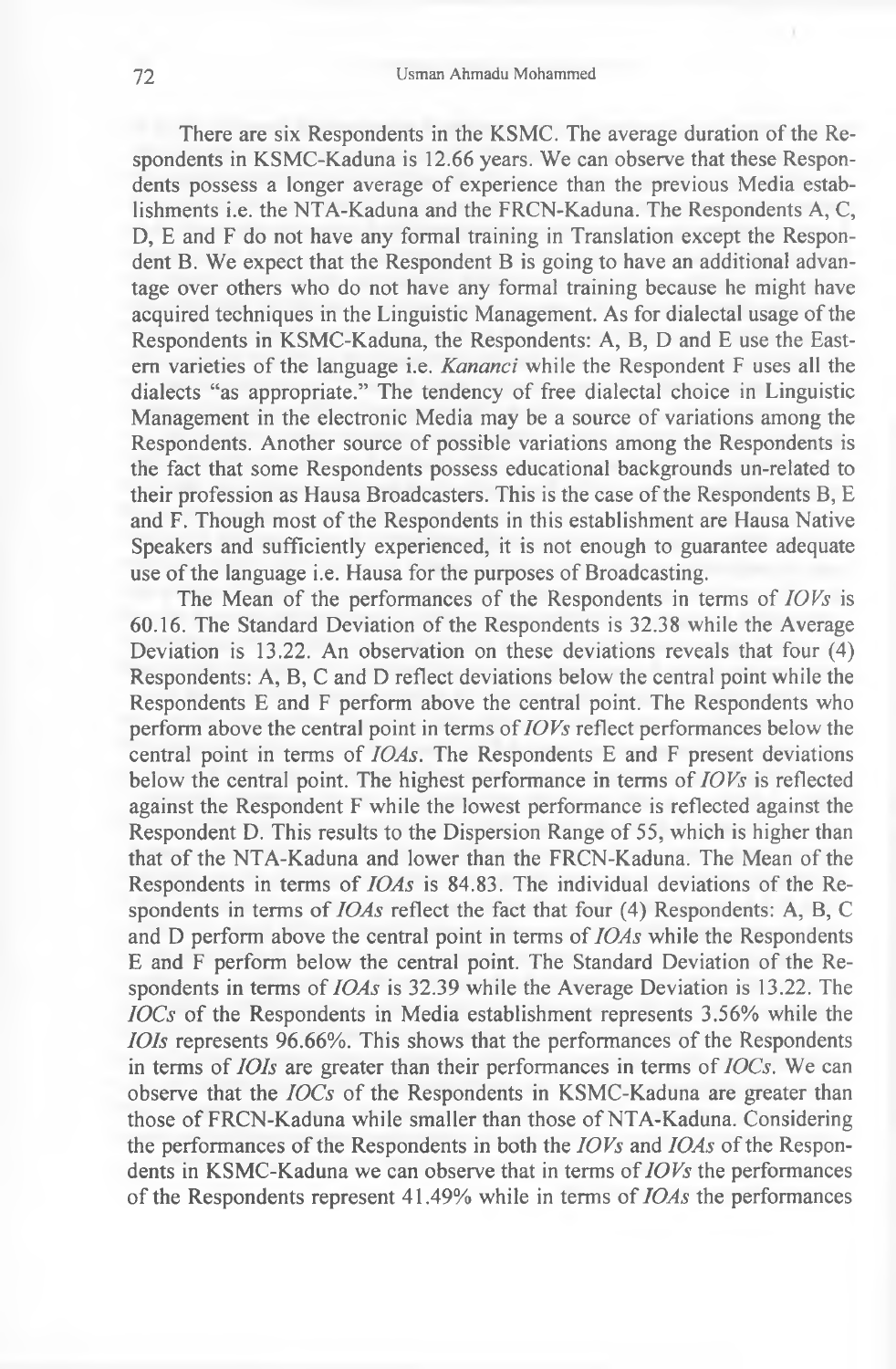of the Respondents represents 58.50%. The performances of the Respondents in terms of *IOAs* are greater than their performances in terms of *IOVs.* However, in terms of the individual performance in *IOAs* the KSMC-Kaduna is same with that of the FRCN-Kaduna with 67%. However, both the FRCN-Kaduna and the KSMC-Kaduna present lower percentage in comparison with NTA-Kaduna in terms of *IOCs.* This reflects the case of consistent inadequacy.

There are five Respondents in KSTV-Kaduna. The Respondents have good competence in the skills of the two languages i.e. Hausa and English. This is in addition to the fact that most of them had formal training and they are Native Speakers of Hausa. In spite of these linguistic assets and qualification there is high tendency of variations and cases of inadequacies among the Respondents, which is partly due to the fact that most of them have educational backgrounds un-related to Linguistic Management and Language Development as observe with the Respondents in the previous Media establishments. The Respondents possess a high average duration of working experience. Nevertheless we can observe that the Respondents in all the electronic Media considered this far are free to use any dialect. This practice needs technical expertise. This is with a view to gain wider range of intelligibility and avoid confusion.

The Mean of the Respondents in this establishment is 76.4 in terms of *IOVs.* The individual deviations reflect the fact that four (4) Respondents: A, B, C and E perform below the central point in terms of *IOVs* while the Respondents D performs above the central point. The Standard Deviation is 23.79 and the Average Deviation is 10.64. The highest performance in terms of *IOVs* is reflected against the Respondent D while the lowest performance is reflected against the Respondent E. The Dispersion Range is 47. The Mean of the Respondents in terms of *IOAs* is 68.6. Thus the individual deviations of the Respondents in terms of *IOAs* reflect the fact that the highest performance is reflected against the Respondent E while the lowest performance is reflected against the Respondent D. We can deduce that the Respondents who present performances below the central point in terms of *IOVs* are those who reflect performances above the central point in terms of *IOAs.* The Standard Deviation in terms of *IOAs* is 23.79 while the Average deviation is 10.34. The highest performance in terms of *IOAs* is reflected against the Respondent E while the lowest is reflected against the Respondent D. The Dispersion Range of the Respondents in terms of 47. The *IOCs* of the Respondents 2.62% while the *IOIs* represents 97.36%. We can observe that the percentage of *IOIs* of the Respondents is greater than the percentage of the Respondents in terms of *IOVs.* It can be observed that 80% of the Respondents perform above the central point in term of *IOAs* which is a performance above all the previous Media establishments but in terms of *IOCs* the score the 2.62% which is higher than the FRCN-Kaduna and lower than the NTA-Kaduna and KSMC-Kaduna. The percentage of performances of the Respondents in terms of *IOIs* is 97.36%. Thus it can be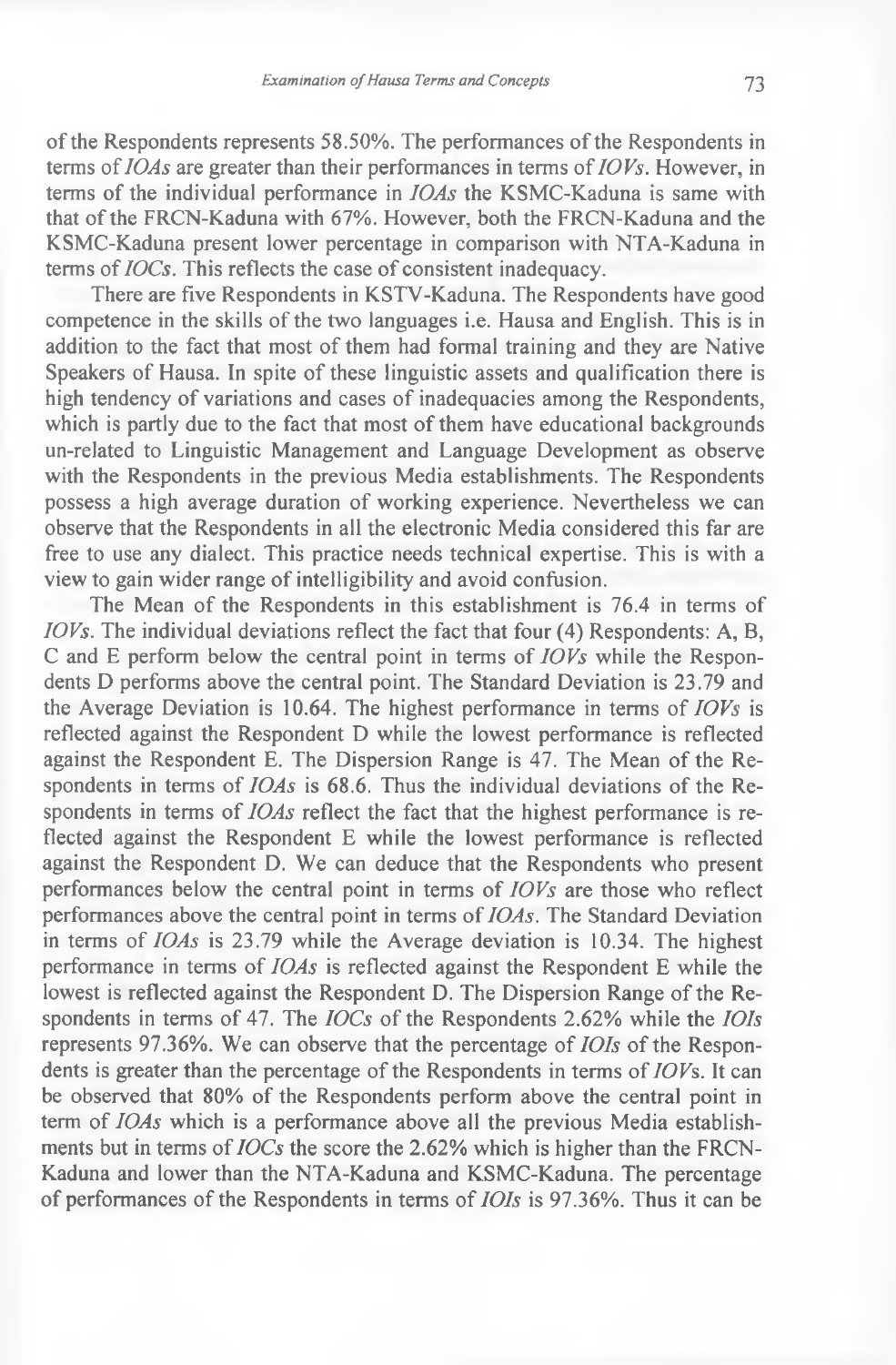observed that the performance of the Respondents in terms of *IOIs* is greater than their performance in terms of *IOCs,*

All along in this State we have been dealing with either State or Federal owned Media. The DITV is private owned Media, the only one in the North for now. There are two Respondents in the electronic Media. It can be observed at the onset that there are fewer Respondents compared with the previous Media establishments. This may be for economic reasons. The average years of experience of the Respondents are 5 years. The average years of experience of the Respondents in this Media is smaller than the previous Media. The Respondents are Native Speakers of Hausa from Katsina. We are expecting the Respondents to use *Katsinanci* but the Respondents use *Kananci* instead. The Respondents claim to possess a Very good competence in the two functional languages i.e. Hausa and English but they never had formal training in translation thus it is very difficult for the Respondents to manage efficiently the linguistic assets at their disposal. In addition it is observed that the Respondents did not acquire educational background related to Linguistic Management and/or Broadcasting. Generally it is believed that any educational background fits the broadcasting profession. This assumption allows many Broadcasters with varied educational backgrounds un-related to Broadcasting. This among others contributes to the lack of proper linguistic management.

The Mean of the Respondents in this Media establishment in terms of *IOVs* is 106 with individual deviations that reflect the fact that the Respondent B performs above the central point while the Respondent A performs below the central point. The Standard Deviation is 22.62 while the Average Deviation or the Respondents in terms of *IOVs* is 16. The highest performance in terms of *IOVs* is reflected against the B and the lowest performance is reflected against the Respondent A. The Dispersion Range of the Respondents in terms of *IOVs* is 32. The Respondent A who performs below the central point in terms of *IOVs* presents a higher performance in terms of *IOAs.* The Respondent B who performs above the central point in terms of *IOVs* presents a lower performance in terms of *IOAs*. The Mean of the Respondents in terms of *IOAs* is 39. The individual deviations of the Respondents in terms of *IOAs* show that the highest performance in terms of *IOAs* is reflected against the Respondent A while the lowest performance is reflected against the Respondent B. The Standard Deviation of the Respondents is 22.62 while the Average Deviation is 16. The Dispersion Range of the Respondents is 32. The *IOCs* of the Respondents is 35 while the *IOIs* is 255. It is interesting to note that in terms of the performance of the Respondents above the central point we have 50% which can be equated with the performance of the NTA-Kaduna but lower than the performances of the FRCN-Kaduna, KSMC-Kaduna and KSTV-Kaduna. On the other hand in terms of *IOCs* the DITV possesses 12.06% a performance greater than all the previous Media establishments in the State. In terms of *IOIs* the Respondents possess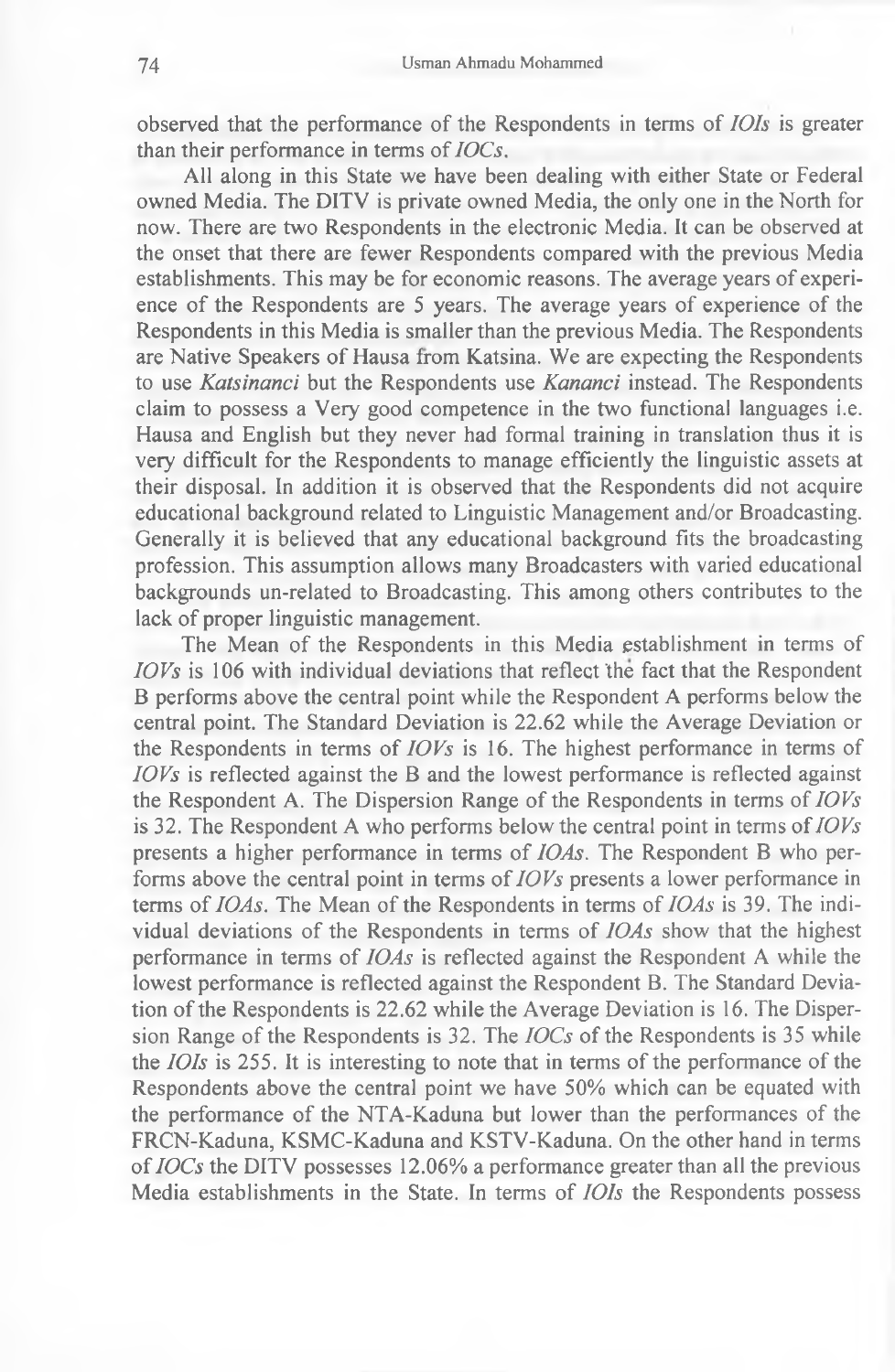87.94%. This reflects the fact that the performance of the Respondents in terms of *IOIs* is greater than their performance in terms of *IOCs.* When we consider the total scores of the Respondents both in terms of *IOVs* and *IOAs* we can observe that the Respondents perform 73.43% in terms of *IOVs* and in terms of *IOAs* the Respondents perform 26.89% in terms of *IOAs.* This shows the performance of the Respondents in terms of *IOVs* is greater than their performance in terms of *IOAs.*

Thus far we have considered five electronic Media in Kaduna State, which is one of the two States sampled to represent the Eastern dialect area. Twenty three (23) Respondents are Hausa Broadcasters/Editors. The frequencies of the Hausa Listeners/Viewers sampled in the State are as it follows: 40% Always, 44% Frequently, and 16% Sometime. From the foregoing we can observe that most Listeners/Viewers have made Hausa programmes as part of their life. Ninety four (94%) of the Respondents prefer TV and Radio while six per cent (6%) prefer Radio for Hausa programmes to the Radio only. Hundred per cent (100%) listen to FRCN-Kaduna, fifty six per cent (56%) listen to KSMC-Kaduna, Fourteen per cent (14%) listen to Kano State Radio, Four (4%) listen to Katsina state Radio, two per cent (2%) listen to Zamfara State Radio, two per cent (2%) listen to Rima Radio, four per cent (4%) listen to the Voice of Nigeria Abuja. It can be observed that the Respondents in the State listen to Hausa programmes in both local Radio stations as well as electronic Media in the neighbouring States including States that are within the Western dialect area: Katsina, Zamfara and Sokoto States. Hundred per cent (100%) listen to BBC-Hausa service, Ninety six per cent (96%) listen to the Voice of America-Hausa service, eighty two per cent (82%) listen to Radio Deutsche Welle-Hausa service, six per cent (6%) listen to Radio Peking, four per cent (4%) listen to Radio Teheran. It can be observed that the Respondents do not depend on local electronic Media for Hausa programmes but they equally depend heavily on Oversee electronic Media such as the BBC-London, VOA, Voice of Germany etc. A part from the Radio, the Respondents watch Hausa programmes over Television Stations. Eighty eight (88%) watch Hausa programmes over the NTA-Kaduna, fourteen per cent (14%) watch Hausa programmes over the KSTV-Kaduna, Six per cent (6%) watch Hausa programmes over NTA-Katsina, two per cent (2%) watch programmes over NTA-Abuja, four per cent (4%) watch Hausa programmes over NTA-Sokoto, four per cent watch Hausa programmes over CTV-Kano, ten per cent (10%) watch Hausa programmes over DITV-Kaduna. From the foregoing we can observe that the Respondents do not only listen to Hausa programmes over the international electronic Media and neighbouring States but Television Stations in the neighbouring States. It is interesting to note that the majority of Listeners/Viewers of Hausa programmes are males: 98% while only 2% are females. This may bring about the question of how to reach female Speakers of Hausa with new Hausa terms and concepts, which are constantly developed in order to interpret new events in the fields of Sciences, Technology etc.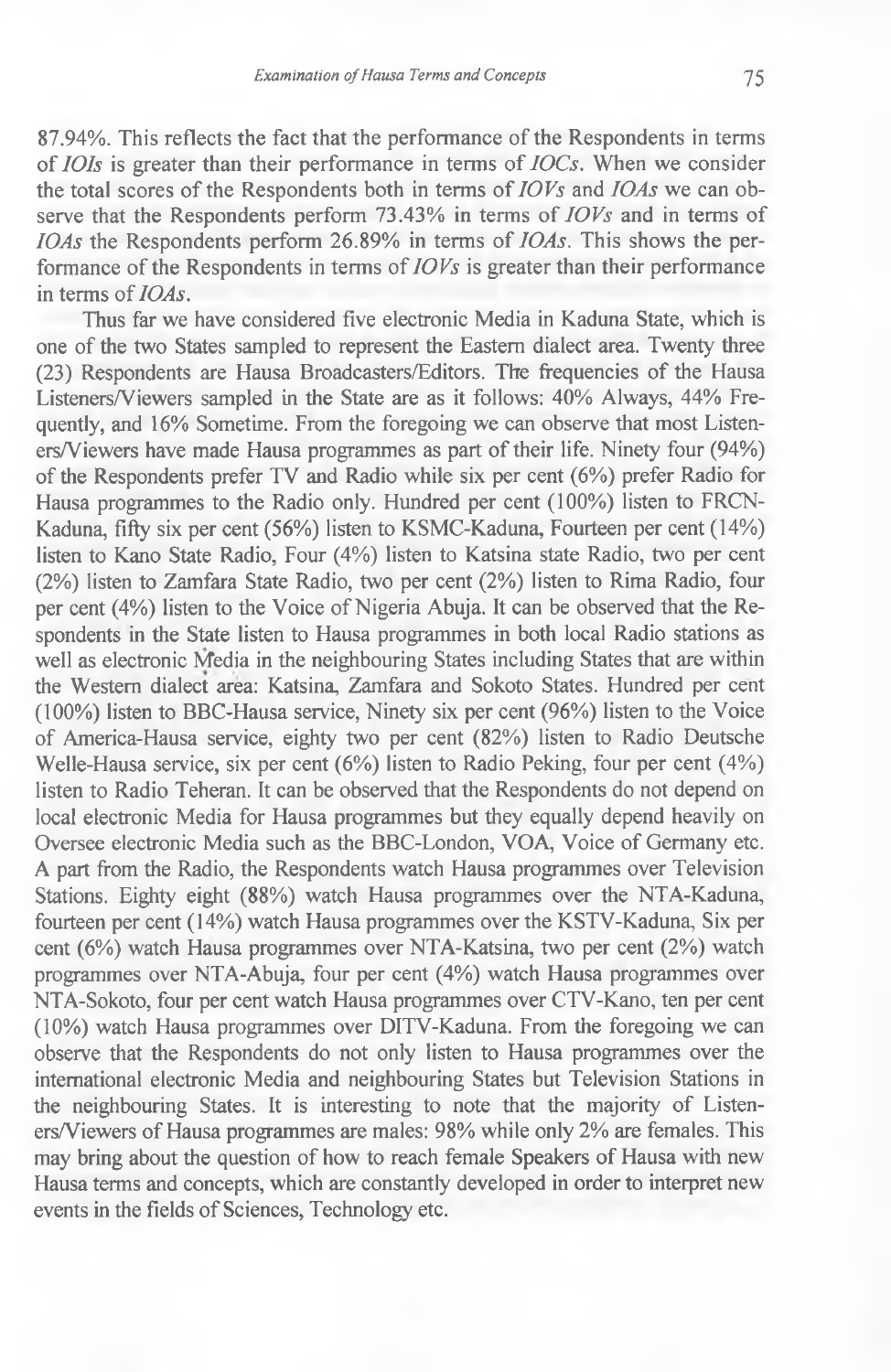The ethnic composition of the Respondents is as it follows: Hausa 32%, Fulani 12%, Kanuri 10%, Babur/Bura 4%, Nupe 12%, Nbagi 10%, Ngamo 4%, Higi 4%, Shuwa Arab 4% and Kaje 8%. It can be observed that the ethnic composition of the Respondents is mixed. This means that those who depend on Hausa programmes over the electronic Media are not only Hausa Native Speakers of Hausa but also Hausaphile and Hausaphone who belong to various tribes in Northern Nigeria. Some Respondents have acquired Hausa in non-Hausa speaking area such as Adamawa State 8%, Yobe 4%, Bomo 2% but some others have acquired Hausa in the two Hausa speaking areas: a) Western: Katsina 12% and Zamfara 8% and b) Eastern: Kano 10% and Kaduna 56%. It is interesting to note that Hausa is acquired not only in Hausa speaking areas but also non-Hausa speaking areas. This phenomenon raises the issue of varieties of Hausa not only along dialectal lines but also varieties of Hausa along socio-ethnic and linguistic lines. It is important to take these issues seriously in the development of the language i.e. Hausa. Questions such as who (ethnicity) speaker of which language(s) (linguistic background) acquired Hausa where may be vital in Language Development. These types of questions are very important because the un-coordinated efforts in the development of Hausa may end up as "noises." In order to support this claim we discover that 82% of the Respondents reported that they do not understand some Hausa terms and concepts in Hausa programmes over the electronic Media.

In Kano State there three electronic Media: two of the electronic Media are State owned Media and the other is a Federal owned Media. The Respondents possess an average years of experience of 9.5 years. Though all the Respondents are Hausa Native Speakers of Hausa and in addition they possess a very good competence in the two working languages i.e. Hausa and English, most of them do not have any training in Translation as their counterpart in the previous electronic Media. There is a general assumption that when an individual is endowed with linguistic resource he may be able to manage it for communicative purposes in the Mass Communication. The absence of formal training as observed in the Media is a serious set back to the profession and the language of broadcast, which may lack proper approach in its developmental processes. This is due to the fact that the broadcaster (s) lacks the technical knowledge in Linguistic Management for efficient utilisation of the linguistic resources available to them.

In Kano State Radio (KSR-Kano) the situation as regard the use of the language of broadcast i.e. Hausa is also characterised with variations in the use of terms and concepts. These variations in the use of terms and concepts over the electronic Media differ from one individual Hausa Broadcaster to another. The Mean of the Respondents in term of *IOVs* is 67.16. The individual deviations of the Respondents in this electronic Media reflect the fact that three Respondents: C, D and F perform below the central point while the three others perform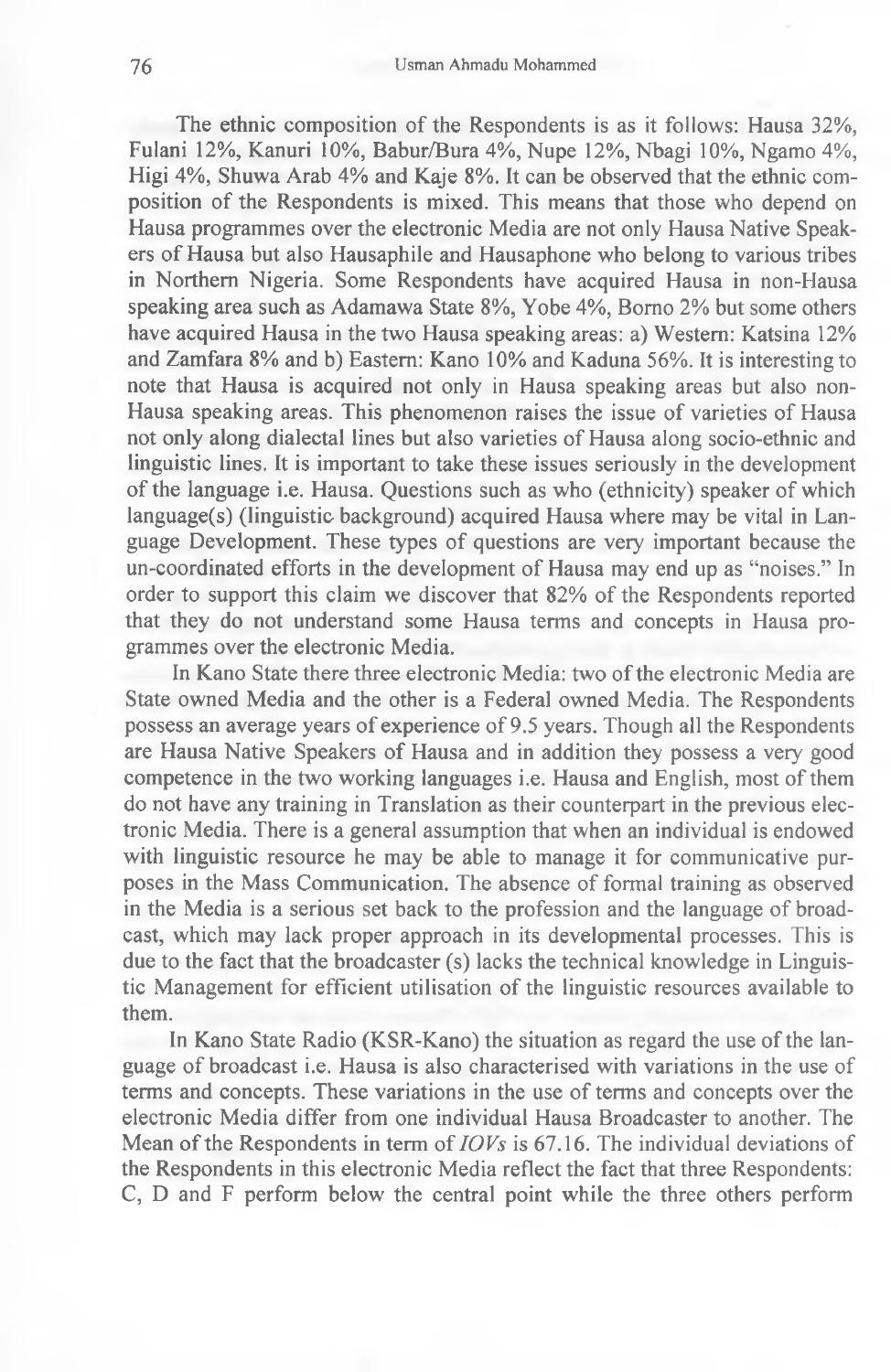above the central point. The Standard Deviation of the Respondents in terms of *IOVs* is 15.9 while the Average Deviation is 6.49. The highest performance in terms of *IOVs* is reflected against the Respondent E while the lowest performance in terms of *IOVs* is reflected against the Respondent C. Thus the Dispersion Range of the Respondents is 18. In terms of *IOAs* the Mean of the Respondents is 77.83. The individual deviations of the Respondents in terms of *IOAs* show that three Respondents: A, B and E reflect performances below the central point in terms of *IOAs*. The three other Respondents C, D and F reflect performances above the central point in terms of *IOAs.* The Standard Deviation of the Respondents in terms of *IOAs* is 15.92 while the Average Deviation is 6.5. The highest performance in terms of *IOAs* is reflected against the Respondent D while the lowest performance is performance is reflected against the Respondent E. The Dispersion Range of the Respondents in terms of *IOAs* is 18. When we consider the scores of the Respondents both in terms of *IOVs* and *IOAs* we observe that the performances of the Respondents in terms of *IOVs* represent 46.32% while their performances in terms of *IOAs* is 53.67%. This means that the Respondents possess better performances in terms of *IOAs* than their performances in terms of *IOVs.* The *IOCs* of the Respondents represents 4.71% while the *IOIs* represents 95.29%. This shows that the performances of the Respondents in terms of *IOIs* are higher than their performances in terms of *IOCs.*

We have observed various performances of the Respondents in this electronic Media both in terms of *IOVs* and *IOAs.* These performances reflect various individual deviations from the central points. These individual deviations represent the scores of the Respondents in both the Instances of variations and adequacies in the use of terms and concepts. Fifty per cent (50%) of the Respondents score above the central point in terms of *IOAs.* The *IOCs* of the Respondents is 4.71% while their performance in terms of *IOIs* is 95.29%. This shows that the performance of the Respondents in terms of *IOIs* is greater than their performance in terms of *IOCs.*

The CTV-Kano is yet another State owned Media. The five Respondents of the electronic Media who are Hausa Native Speakers of Hausa possess a high linguistic profile. Nevertheless, as observed in the previous Media establishments a high linguistic profile without formal training is not profitable in the broadcasting industry. This is due to the fact that the management of linguistic resources needs some technicalities that are acquired only through formal training. In addition to the lack of formal training which is endemic to the Media industry, Broadcasters often do not possess educational backgrounds that are related to broadcasting. These and other problems may be the sources of variations in the use of terms and concepts in the electronic Media.

The Mean of the Respondents in terms of *IOVs* is 76.8. The individual deviations show that three Respondents: A, B, and D perform below the central point. The Respondents C and E perform above the central point. The Standard Deviation of the Respondents in terms of *IOVs* is 19.14 while the Average de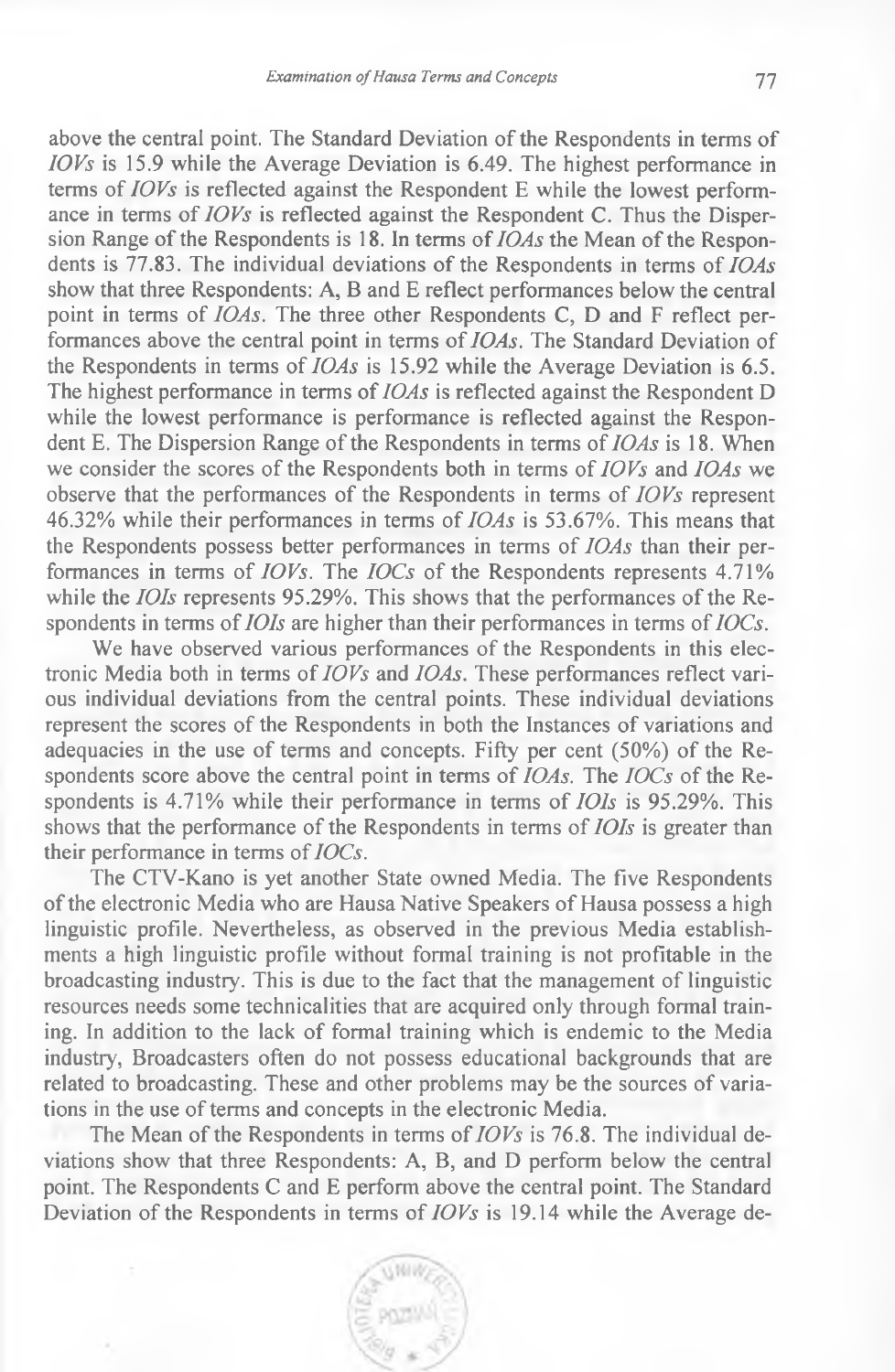viation is 8.56. From the individual deviations we can observe that the highest score in terms of *IOVs* is reflected against the Respondent E while the lowest score is reflected against the Respondent B. Thus the Dispersion Range of the Respondents in terms of *IOVs* is 30. In terms of the *IOAs* the Mean of the Respondents is 68.2. The Standard Deviation is 19.14 while the Average Deviation is 8.56. From these individual deviations in terms of *IOAs* we can observe that the highest performance in terms of *IOAs* is reflected against the Respondent B while the lowest performance is reflected against the Respondent E. Thus the Dispersion Range is 30. It can be observed that the Respondents C and E perform below the central point. This means that those Respondents reflect high instances of inadequacies compared with the other Respondents whose performances in terms of *IOAs* also vary from individual to another. The total performances of the Respondents in terms of *IOVs* represents 52.96% while the total performances of the Respondents in terms of *IOAs* represents 47.03%. This shows that the percentage of the performances of the Respondents in terms of *IOVs* is higher than that of the performances in terms of *IOAs.* The *IOCs* of the Respondents is 41 which represent 5.65% of the total entry while the *IOIs* is 684, which constitutes 94.35%. This reflects the fact that the performance of the Respondents in terms of *IOIs* is higher than their performances in terms of *IOAs.*

Considering the *IOVs* and *IOAs* of the Respondents in both CTV-Kano and KSR-Kano we can deduce that in each electronic Media there are three Respondents who perform below the central point in terms of *IOVs* while in terms of *IOAs* there also three in each. However, the highest performance in terms of *IOVs* is reflected against the Respondent E of the CTV-Kano but in terms of *IOAs* the highest performance is reflected against the Respondent F in KSR-Kano. The CTV-Kano reflects 52.96% scores in terms of *IOVs* while the KSR-Kano reflects 46.32% in terms of *IOVs.* This shows that the CTV-Kano has the highest performance in terms of *IOVs*. The KSR-Kano reflects 53.67% in terms of *IOAs* while the CTV-Kano reflects 47.03% in terms of *IOAs.* This shows that the KSR-Kano has the highest performance in terms of *IOAs.* In terms of *IOCs* we can observe that the CTV-Kano scores 5.65%, which is higher than KSR-Kano with 4.71% of *IOCs* while the performance of the Respondents in terms of *IOIs* 95.29%. In both electronic Media there are 60% of the Respondents who perform above the central point ion terms of *IOAs.* The performance of the Respondents in terms of *IOIs* is higher than their performance in terms of *IOCs.*

The two previous electronic Media we considered above are State owned Media. The third Media in the State is a Federal owned. The NTA-Kano has six Respondents who are good in the two languages i.e. English and Hausa. All Respondents in NTA-Kano happen to be Hausa Native Speakers of Hausa as the other two Media in the State. The Respondents possess educational backgrounds related to either Hausa language or Mass Communication fields. Nev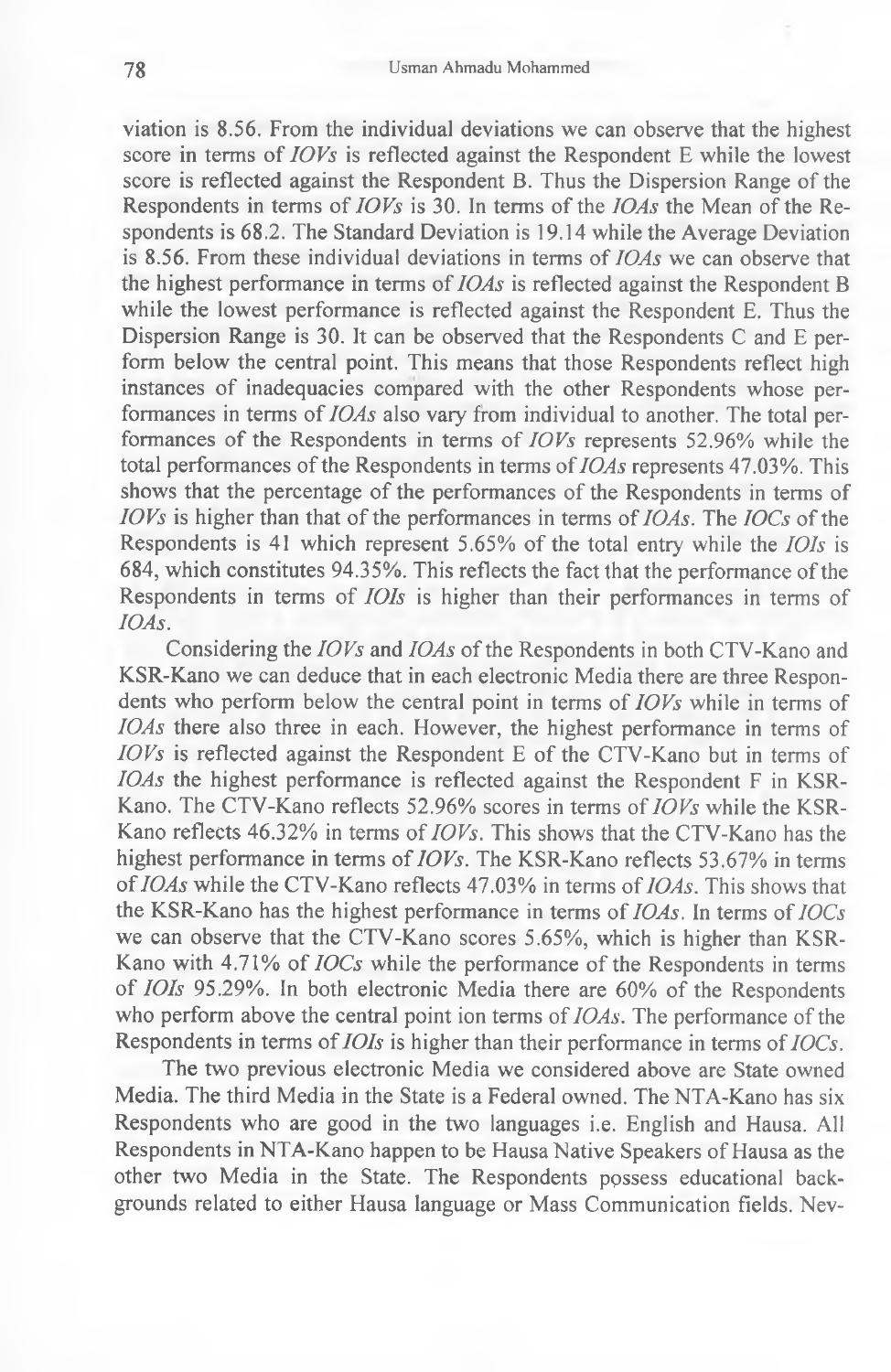ertheless, as observed in the other electronic Media the linguistic resources and Mass Communication techniques are not enough to prevent variations or inadequacies in the use of terms and concepts.

The Mean of the Respondents in NTA-Kano in terms of *IOVs* is 69.66. The Standard Deviation is 33.19 while the Average Deviation is 13r55. From the forgoing individual deviations in terms of  $IOVs$  we can observe that two Respondents: B and D perform above the central point and four Respondents: A, C, E and F perform below the central point. The highest performance in terms of *IOVs* is reflected against the Respondent D while the lowest performance is reflected against the Respondent 61. Thus the Dispersion Range of the Respondents in terms of  $IOVs$  is 63. The Mean of the Respondents in terms of *IOAs* is 75.33. The Standard Deviation is 33.2 while the Average Deviation is 13.55. From the individual deviations we can deduce that two Respondents: B and D perform below the central point while four Respondents: A, C, E and F perform above the central point. The highest performance in terms of *IOAs* is reflected against the Respondent F while the lowest performance is reflected against the Respondent D. Thus the Dispersion Range of the Respondents in terms of *IOAs* is 63. When we consider total scores of the Respondents both in terms of *IOVs* and *IOAs* we can observe that the Respondents perform 48.04% in terms of *IOVs* and 51.95% in terms of *IOAs.* This means that the Respondents reflect higher percentage of *IOAs* than their percentage in terms of *IOVs.* The *IOCs* of the Respondents is 7.7% while the IOIs constitutes 92.3 %. This means that the total performances of Respondents in terms of *IOIs* are higher than their performances in terms in *IOCs.*

Various performances of the Respondents in terms of *IOVs, IOAs, IOCs* and *IOIs* are observed in the three electronic Media in Kano State and five electronic Media in Kaduna State, which are two States sampled here for the sake of this Research to represent the Eastern Hausa Dialect Area. In the electronic Media in Kano State the highest percentage of performances in terms of *IOVs* is reflected against the CTV-Kano with 52.96%. The second is reflected against NTA-Kano with 48.04%. The third is reflected against KSR-Kano with 46.32%. In the electronic Media in Kaduna State the highest percentage performances in terms of *IOVs* is reflected against DITV-Kaduna with 73.43% the second is reflected against the KSTV-Kaduna with 52.68% followed by the NTA-Kaduna with 50.17% then the FRCN-Kaduna with 48.5% and then lastly the KSMC-Kaduna with 41.19%. When we consider all the performances of the electronic Media in the two States we can observe that the highest percentage of performances in terms of *IOVs* is reflected against the DITV-Kaduna with seconded by the CTV-Kano followed by KSTV-Kano then the NTA-Kaduna then the FRCN-Kaduna then the NTA-Kano then the KSR-Kano and then lastly the KSMC-Kaduna.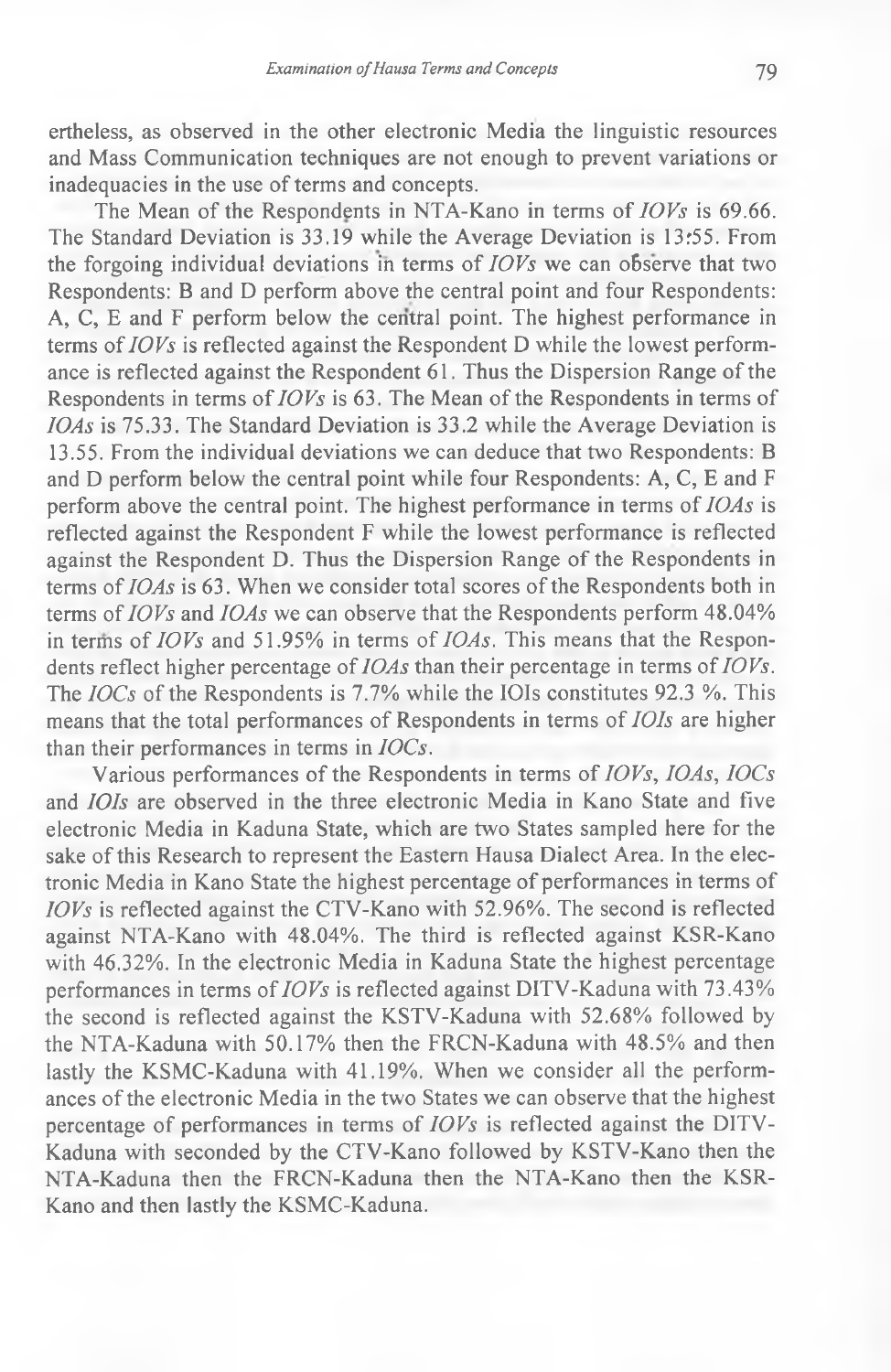When we consider the percentages of performances of the electronic Media in Kano State in terms of *IOAs* we can observe that the highest percentage of performances is reflected against KSR-Kano with 53.67% seconded by the NTA-Kano with 52.45% followed by the CTV-Kano with 47.03%. The percentages of performances in the electronic Media in Kaduna State in terms of *IOAs* reveal that the highest performance is reflected against KSMC-Kaduna with 58.52% seconded by FRCN-Kaduna with 51.49% followed by the NTA-Kaduna with 49.42% then the KSTV-Kaduna with 47.31% and then lastly the DITV-Kaduna with 26.89%. The comparison of the percentages of performances in terms of *IOAs* in the electronic Media in the two the States reveals that the highest percentage of performances in terms of *IOAs* is reflected against the KSMC-Kaduna seconded by the KSR-Kano followed by NTA-Kano then the FRCN-Kaduna then the NTA-Kaduna then the KSTV-Kaduna then the CTV-Kano then lastly the DITV-Kaduna.

In terms of *IOCs* in the electronic Media in Kano State the highest percentage of performances is reflected against the NTA-Kano with 7.7% seconded by the CTV-Kano with 5.65% and then lastly the KSR-Kano with 4.71%. In the electronic Media in Kaduna State, the percentages of performances in terms of *IOCs* show that the highest performance is reflected against the DITV-Kaduna with 12.06% seconded by the NTA-Kaduna with 4.31% followed by the KSMC-Kaduna with 3.56% then the KSTV-Kaduna with 2.62% and then lastly the FRCN-Kaduna with 1.72%. The comparison of the percentages of performances in terms of *IOCs* in the electronic Media in the two States reveals that the highest percentage of performances is reflected against the DITV-Kaduna seconded by the NTA-Kaduna followed by the CTV-Kaduna then the KSR-Kano then the NTA-Kaduna then the KSMC-Kaduna then the KSTV-Kaduna and then lastly the FRCN-Kaduna.

The percentages of performances in terms of *IOIs* in the electronic Media in Kano State show that the highest percentage of performances is reflected against the KSR-Kano with 95.29% seconded by the CTV-Kano with 94.35% followed by the NTA-Kano with 92.3%. The percentages of performances of the electronic media in Kaduna State in terms of *IOIs* show that the highest performance is reflected by the FRCN-Kaduna with 98.28% seconded by the KSTV-Kaduna with 97.36% followed by the KSMC-Kaduna with 96.44% then the NTA-Kaduna with 95.69% and then lastly the DITV-Kaduna with 87.94%. The comparison of the percentages of performances of the electronic Media in the two States shows that the highest performance in terms of *IOIs* is reflected against the FRCN-Kano seconded by KSTV-Kaduna followed by KSMC-Kaduna then the NTA-Kaduna then the KSR-Kano then the CTV-Kano then the NTA-Kano then lastly the DITV-Kaduna.

The Listeners/Viewers sampled out of the in the two States listen/watch electronic Media within and outside the two States. In both States we can classify the electronic Media they listen/watch into three categories: a) the electronic Media within the Eastern Hausa dialect area b) the electronic Media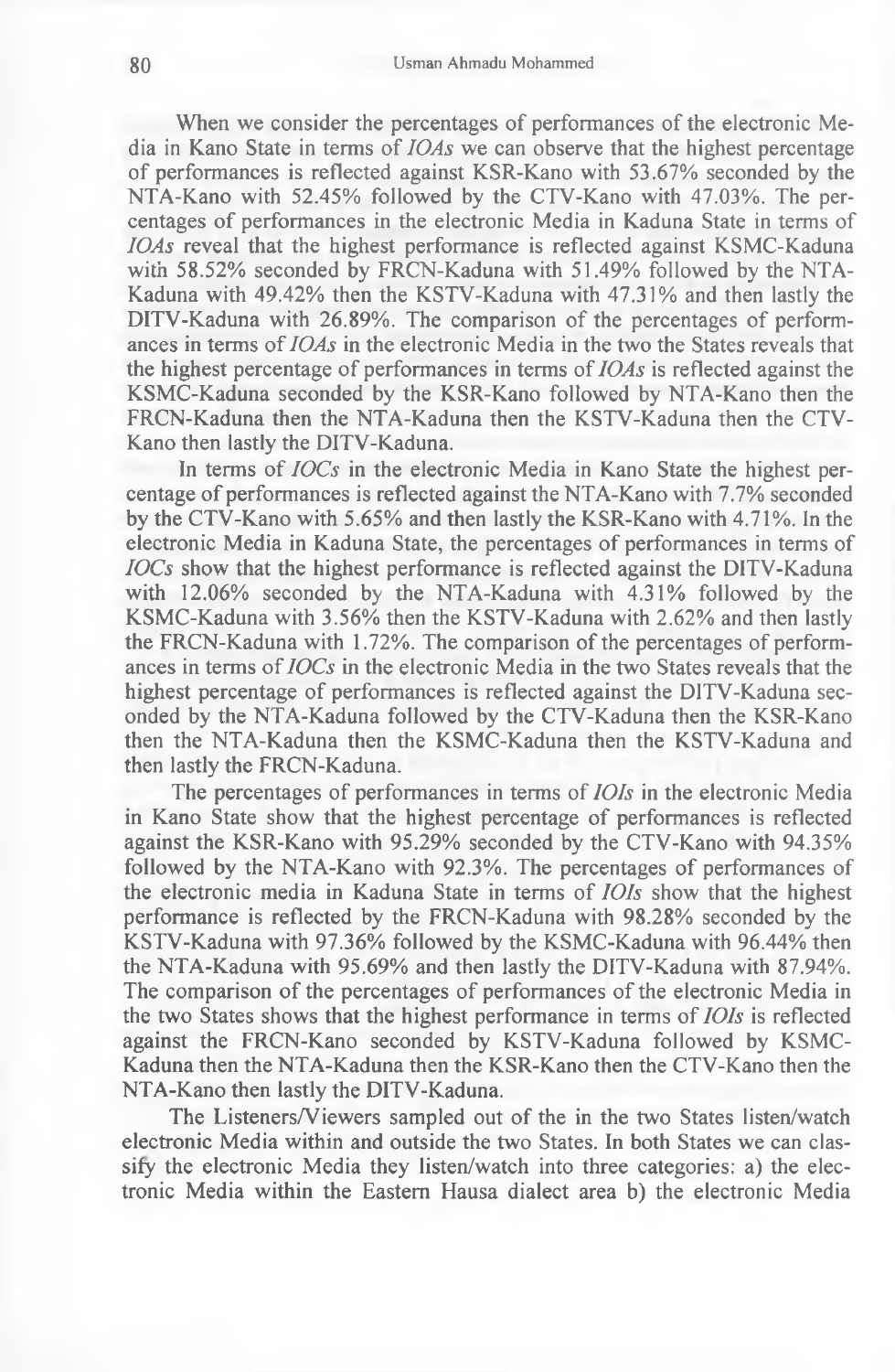within the Western Hausa dialect area and c) the electronic Media within the Non-Hausa speaking area. In addition to the local electronic Media the Hausa Listeners/Viewers prefer to listen to international electronic Media, which broadcast and feature programmes in Hausa. The percentages of the Hausa Listeners/Viewers who prefer to listen to the international Media for Hausa News and feature programmes are higher than the percentages of the Hausa Listeners/ Viewers of the local electronic Media. This may be connected to the relatively higher performances of the international Media in terms of the use of the language i.e. Hausa. It is observed that in both States the percentages of Females who listen/watch Hausa programmes over the electronic Media are smaller than the percentages Males. This may be due to the fact that very few Females are concerned with serious matters in life. Whatever the reason may be the linguistic consequences are enormous. News terms and/or concepts are constantly engineered in order to express new idea and innovations in various domains. Thus the Females may not be aware of these terms and/or concepts, which are in most cases used only over the electronic Media. It is observed that a higher percentage of Hausa Listeners/Viewers in Kaduna claim to misunderstand Hausa terms and/or concepts used over the electronic Media. This may be due to the fact that in Hausa developmental processes the linguistic competence of the Hausa Listeners/Viewers is not taken into cognisance while in Kano, which is more homogeneous in terms of ethnic composition than Kaduna State the Hausa developmental processes take into account the linguistic competence of the Hausa Listeners/Viewers in the State. We can further observe that the percentage of the Hausa Listeners/Viewers in Kaduna who learn Hausa terms and concepts is higher that of Kano State.

It is observed that both States are ethnically and linguistically heterogeneous. Kaduna State is linguistically and ethnically more heterogeneous than Kano State. This is an interesting situation, which needs careful considerations during Hausa developmental processes. It is also identified that Hausa Listeners/Viewers in both States are from various States of the Federation and have acquired the language i.e. Hausa in various places. We can classify the States where they have acquired the language into three: a) the Eastern Hausa dialect area e.g. Kano, Jigawa, Kaduna States etc. b) the Non-Hausa speaking area e.g. Bomo, Adamawa, Plateau States etc. c) the Western Hausa dialect area e.g. Sokoto, Zamfara, Katsina, Kebbi States etc. Hausa acquired in these areas reflects some socio-linguistic features that need consideration in Hausa language development.

## **4. Summary**

We have observed various degrees performances in terms of *IOVs, IOAs, IOCs,* and *IOls* of Respondents in the electronic Media in the Eastern Hausa dialect area. Comparing the percentages of performances of the Respondent in the all the electronic Media here considered in terms of *IOVs* we can observe that the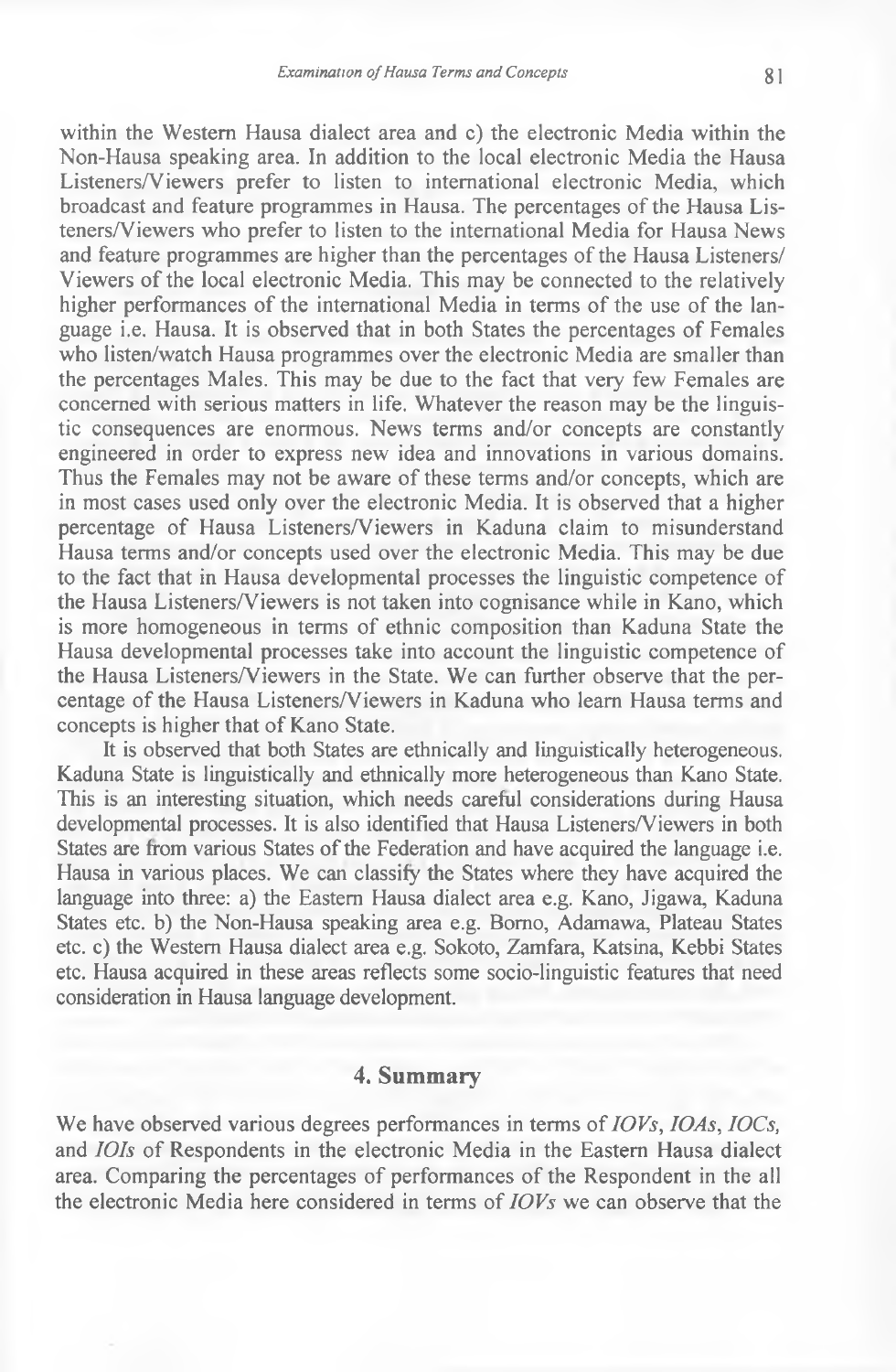highest percentage of performances of the Respondents is reflected against the CTV-Kano with 52.96% then the NTA-Kaduna with 50.17% then the FRCN-Kaduna with 48.50% then the NTA-Kano with 48.04% then the Kano State Radio with 46.32% then the KSMC-Kaduna with 41.19%. We can observe various percentages of performances in terms of *IOVs* that vary from one electronic Media to another. In terms of *IOAs* the highest percentage of performances is reflected against the KSMC-Kaduna with 58.52% then the Kano State Radio with 53.67% then the NTA-Kano with 52.45% then the FRCN-Kaduna with 51.49% then the NTA-Kaduna with 49.82% then the KSTV-Kaduna with 47.31% then the CTV-Kano with 47.03% then the DITV-Kaduna with 26.89%. From the percentages of performances in terms of *IOAs* of the electronic Media, which reflect percentages of performances above **fifty** per cent we can observe that the there are four electronic Media from the Eastern Hausa dialect area. There are sixteen Media electronic Media that reflect percentages of performances below **fifty** per cent out which there are four from the Eastern Hausa dialect area In terms of *IOCs* the highest percentage of performances is reflected against the DITV-Kaduna with 12.06% followed by the NTA-Kano with 7.70% then followed by the CTV-Kano with 5.65% then the Kano State Radio with 4.71% then the NTA-Kaduna with 4.31% then the KSMC-Kaduna with 3.56% then the KSTV-Kaduna with 2.62%. From the percentages of performances in terms of *IOCs* we can deduce that none of the electronic Media reflect a percentage of performances above **fifty** per cent. We can further observe that in spite of the low percentages of performances in terms of *IOCs,* the electronic Media that reflect high percentages of performances in terms of *IOAs* are ranked low in terms of *IOCs* and those which reflect low performances in terms of *IOAs* are ranked high in terms of *IOCs.* In terms of *IOIs* the highest percentage of performances is reflected against the FRCN-Kaduna with 98.28% then the KSTV-Kaduna with 97.36% then the KSMC-Kaduna with 96.44% then the NTA-Kaduna with 95.69% then the CTV-Kano with 94.35% then followed by the NTA-Kano with 92.30% the DITV-Kaduna with 87. 94%. From the percentages of performances in terms of *IOIs* we can deduce that the electronic Media that reflect low percentages of performances in terms of *IOAs* are those, which reflect high percentages of performances in terms of *IOIs.* We can further posit that the electronic Media reflect higher percentages of performances in terms *IOAs* but lower percentages of performances in terms of *IOIs.*

The percentages of performances in terms of *IOVs, IOAs, IOCs,* and *IOIs* of the electronic Media in the areas considered i.e. the Eastern Hausa dialect area, reflect various realities in terms of the use of Hausa in the Nigerian electronic Media. These performances differ not only within the same Media establishment but also across Media establishment. Many socio-linguistic factors contributed to these variations in the performances. Among these sociolinguistic factors we have dialectal and linguistic factors. These factors seri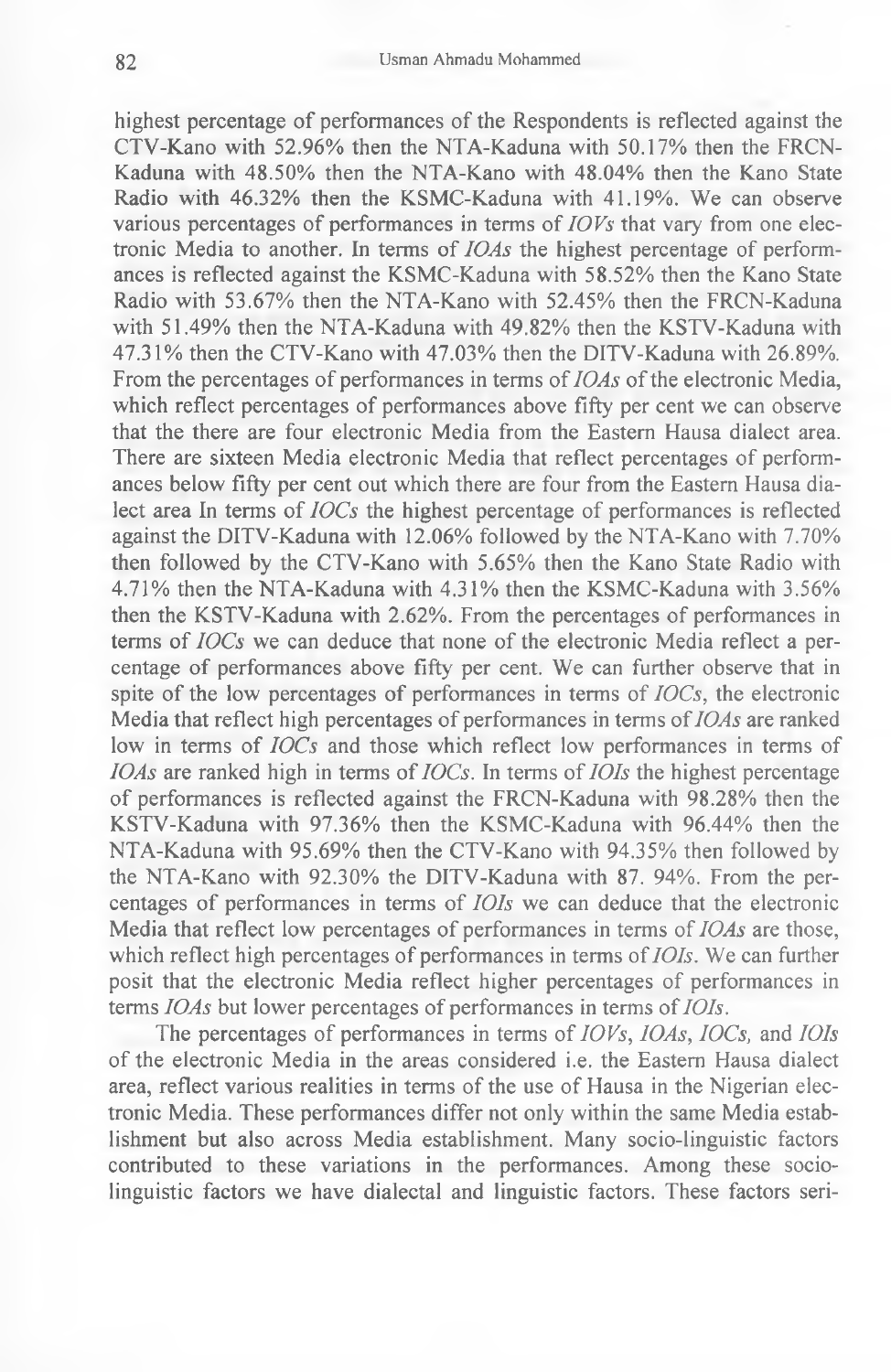ously affect the communicative competence of the language i.e. Hausa, on which Millions of Hausa Listeners/Viewers depend for "participatory Democracy" in this era of the globalisation trend.

#### REFERENCES

- Abubakar, A. (1983): *Generative Phonology and Dialect Variation: Study of Hausa Dialects.* Unpublished Ph.D. Thesis, University of London.
- Adamu, M. (1970): *The Hausa Factor in West African History.* Zaria & Ibadan: A.B.U. & O.U. Presses.
- Ahmed, U. and Daura, B. (1970): *An Introduction to Classical Hausa and the Major Dialects. Zaria:* NNPC.
- Alkali, W.K. (1995): *Modernization of Kanuri Lexis in Selected Domain*. Unpublished M.A. Dissertation, Dept, of Languages & Linguistics, University of Maiduguri.
- Antia, B. (1992): *Translating in the Electronic Media in Borno State.* Sint Amandsberg (Belgium), Federation Internationale des Traducteurs (FIT). In: *Translatio,* XI/ 3:256-279.
- Askira, Maryam, G. (1994): *A Linguistic Analysis of the Translation from English into Kanuri and Hausa by the Borno State Electronic Media.* Unpublished M.A. Dissertation, Dept, of Languages & Linguistics, University of Maiduguri.
- Baldi, S. (1977): *Systematic Hausa Bibliography.* Rome: Institute Italo-Africano.
- Baldi, S. (1983): *Les Emprunts Arabes en Swahili et Haoussa.* Unpublished Dissertation Le Cercle. Etudes Africaines. Paris III.
- Brann, C.M.B. (1993): The Democratisation of Language Use in Public Domain in Nigeria. In: Journal of Modern African Studies. B/4: 639-656.
- McIntyre, J. and Meyer-Bahlburg H. (eds.) (1991): *Hausa in the Media: A Lexical Guide.* Hamburg: Helmut Buske Verlag.
- McIntyre, J. and Meyer-Bahlburg, H. (eds.) (1998): *Arbeitsvokabular Deutsch-Hausa (Arbeitsmaterialienzur AfrikanistikW.* Hamburg: LIT Verlag.
- Nida, A. Eugene and Taber, R. Charles (eds.) (1982): *The Theory and Practice of Translation.* Leiden: E.J. Brill.
- Nida, E. (1964): *Towards a Science of Translation.* Leiden: E.J. Brill.
- Nida, E. (1976): Translation as Communication. In: Gerard Nickel (ed.): *Proceedings of the* Fourth International Congress of Applied Linguistics. Stuttgart: Hochul Verlag.
- Nida, E. and Taber, C.E. (eds.) (1982): *The Theory and Practice of Translation.* Leiden: E.J. Brill.
- Odumuh, A.O. (1989): The National Language Question in Nigeria. In: *Savanna* (Zaria) 10/2 (Dec. 1989) 31-40.
- Osaji, D. (1997): Place of Nigeria in the Theory of Language Choice. In: *Festschrift C.M.B. Brann.*
- Peterson, T. (et al.) (1965): *The Mass Media and Modern Society.* Holt Rinehart & Winston.
- Picht, H. and Draskau, J. (1985): *Terminology: an Introduction.* England: University of Survey.
- Pinchuck, Isadore (1977): *Scientific and Technical Translation.* London: Andre Deutsch Pitch.
- Pitch, (et al.) (1985): *Terminology: An Introduction.* Guideford: University of Survey.
- Sabowale Idowu, A. (1985): The Historical Development of Press. In: F.O. Ugboajah (ed.), *Mass Communication.*
- Salomone, F.A. (1975): Becoming Hausa: Ethnic Identity, Change and its Implication for the Study of Ethnic Pluralism and Stratification. In: *Africa*, (London), 45/3, 410-42.
- Salim Bello, Ahmad (1982): *Linguistic Borrowing as External Evidence on Phonology: The Assimilation of English Loanwords in Hausa.* Ph.D. Dissertation, University of York.